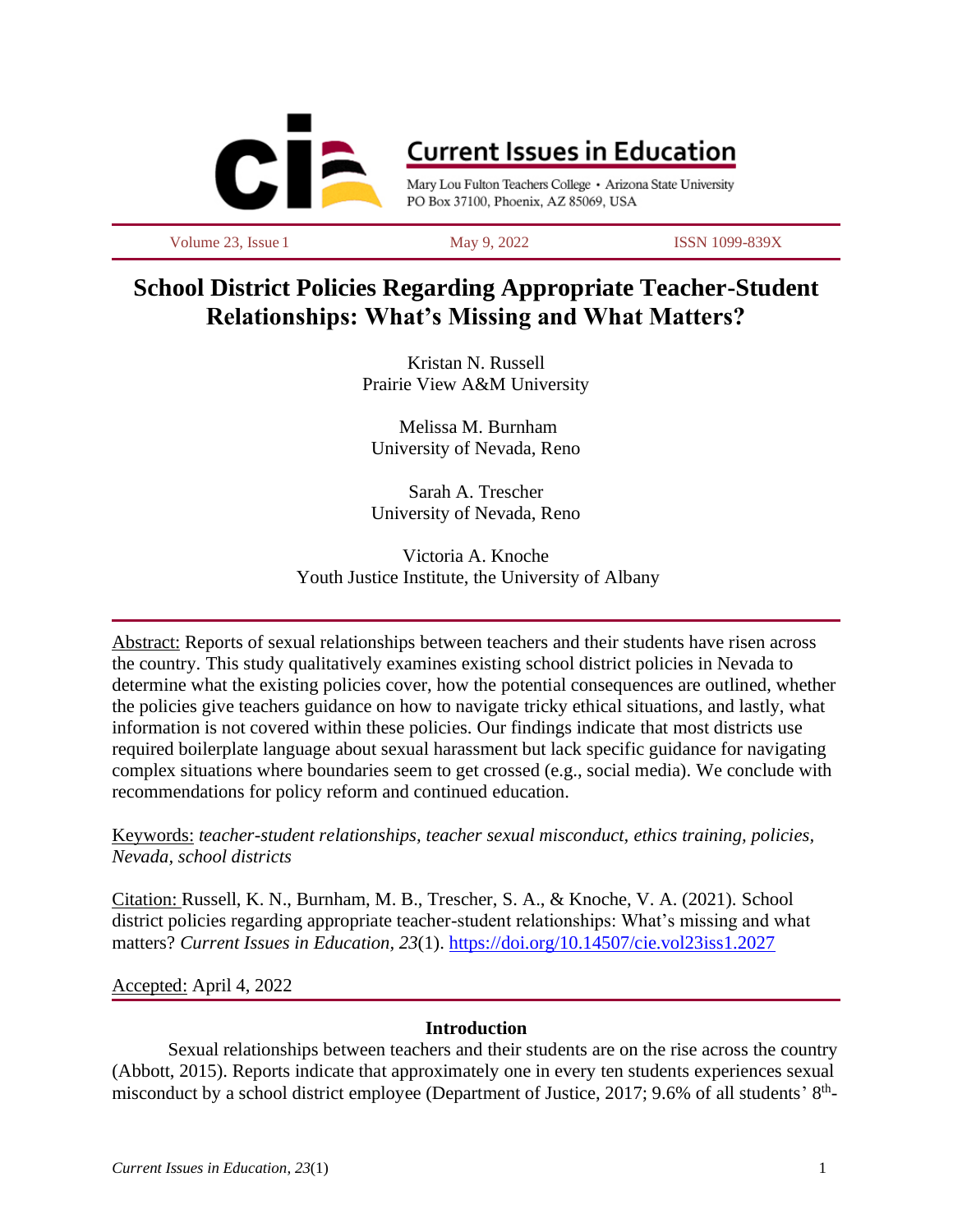11th grade Shakeshaft, 2004). The Texas Education Agency (2018) found that the number of investigations of inappropriate relationships between teachers and students increased 42% between 2017-2018 and increased by 249% in the past decade.

Although there appears to be a clear uptick in cases based upon the media attention Nevada schools have received in the past decade, it is difficult to ascertain specific rates of educator sexual misconduct without a systematic reporting system. Accurate estimates of educator sexual misconduct rates can be difficult to obtain for two reasons. First, there is no federal-level database or collection system to track reporting (U.S. Government Accountability Office, 2014). Second, many of our prevalence estimates are based upon cases that made it to the legal system; however, it is possible that many cases would not be included in these estimates because they go unreported (Irvine & Tanner, 2007; Wurtele et al., 2019) or in some cases, teachers move school districts to avoid disciplinary action or legal repercussions (Reilly, 2016), also known as "passing the trash" (Irvine & Tanner, 2007).

Several high-profile cases (e.g., Mary Kay Letourneau, Debra Lafave) covered in the media have increased the public's awareness of educator sexual misconduct (Abboud et al., 2020). A number of teacher sexual abuse cases that have occurred within the state of Nevada have received considerable media attention in recent years (see Ford, 2021; McAndrews, 2019; Shoro, 2019; and Sonner, 2019, for a few examples), raising concerns for students, parents, school district employees, and legislators (Whitaker, 2015, 2016). These mainstream media outlets often question why these relationships are happening and why teachers cross ethical boundaries with their students (see Bradshaw, 2016). One thing that could contribute to this apparent rise in inappropriate teacher-student relationships is a disparity of research evidence assessing school district and state-level laws and policies that are aimed at preventing, intervening, and responding to cases of sexual misconduct of educators (Grant, Wilkerson, & Henschel, 2018).

The increase in arrests for sexual relationships between teachers and students is particularly concerning to parents as they expect schools to be safe learning environments (National Coalition to Prevent Child Sexual Abuse and Exploitation, 2012) for their children, and the risk of sexual abuse by teachers jeopardizes student safety and learning (U.S. Department of Education, 2017). Teachers might utilize the power imbalance between themselves and their students to target their victims (Knoll, 2010; Sullivan & Beech, 2002). Sexual offenses, particularly offenses committed by an authority figure, can cause long-term trauma to the victims (Knoll, 2010; Sullivan & Beech, 2002). Further, social media and online communication platforms may be where many of these relationships are initiated and fostered (Texas Education Agency, 2016). It is evident that inappropriate relationships with teachers and students are a concern for many school districts, yet there does not appear to be a large focus on preventing these relationships from happening in the first place. Thus, the focus should be shifted from reactionary responses to these crimes to preventative measures to stop these relationships from occurring. In order to elicit these changes, policymakers, school personnel, and researchers must understand the current legislation and the role of school-district-level policies on teacher sexual abuse.

This present research is a case study of Nevada school district policies and is a first step in better understanding existing policies regarding relationships between teachers and students, as well as identifying areas that need to be better outlined within these policies. Nevada was chosen for this study due to the researchers' connections to the education system, which ensured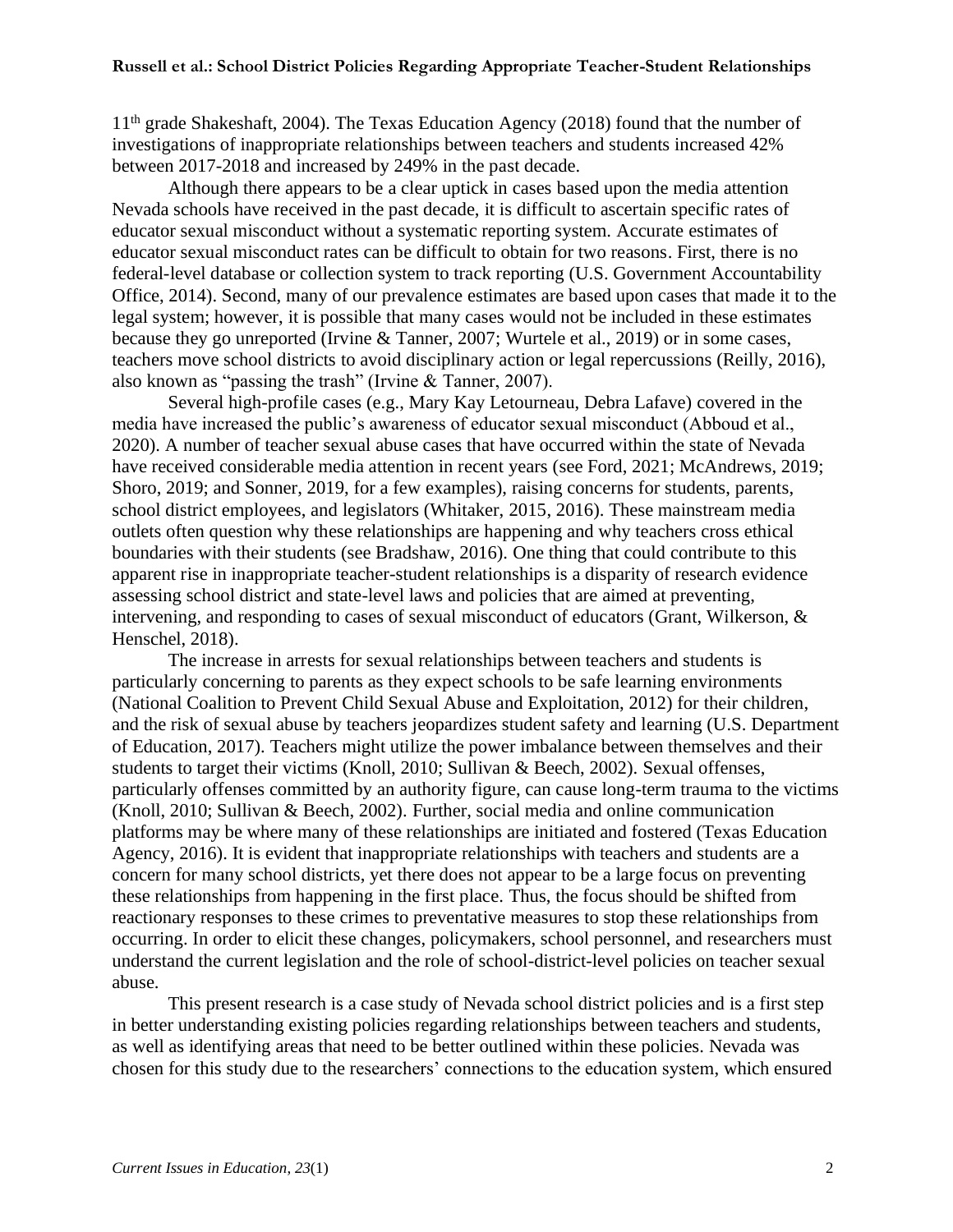access to all necessary documents for analysis. Further, by focusing the analysis on one state, we are better able to draw connections between the legislative and school district policy language.

#### **State Laws and Repercussions**

In the state of Nevada, the age of consent is 16 years old (NRS 200.364; adopted in 1997 and most recently revised in 2017; see Appendix A for a full description of laws). Thus, children ages 15 and under cannot legally consent to sexual intercourse. This law includes a 'close in age' or a 'Romeo and Juliet' exception in which adults can have consensual sex with children under the age of consent (16) if they are less than four years apart in age. If charged, a person who engages in consensual sexual intercourse with someone under the age of 16 risks up to 10 years in prison, up to \$10,000 in fines, and will be mandated to register as a tier three sexual offender on the Nevada State Registry. If the person being charged is under the age of 21, they can still be charged with statutory rape but with reduced punitive sanctions: up to one year in jail, up to \$2000 in fines, and tier one sexual offender registration.

Nevada State Law (NRS 201.540 & NRS 201.550; adopted in 1997 and most recently revised in 2017; described in Appendix A) prohibits all sexual contact (e.g., sexual intercourse, physical contact of genitals) between school teachers and their students, even if the student is older than the age of consent (i.e., 16 years old). In other words, all sexual contact is prohibited between school employees and students at that school, regardless of the student's age. This law does not apply to teachers or school employees under the age of 21, though almost all teachers and employees exceed this age. Another exception to this law is if the student and teacher are legally married. If convicted, a teacher can face up to five years in prison and up to \$10,000 in fines. Further, teachers will be guilty of a category C felony. The Nevada legislature rationalized their expansion of sex offense laws to include teacher/school district employee-specific legislation by stating that students should be free from influence by individuals who have power and authority over them.

In addition to the legal ramifications of inappropriate conduct between teachers and students, school districts and licensing agencies can also impose punishments on the teachers. If accused or found guilty of sexual misconduct toward a student, school districts retain the right to impose hefty penalties, including suspension and termination. Teachers might also face the loss of their teaching license for violating the ethical policies set out by their license granting agency. In the state of Nevada, this agency is the Nevada Department of Education.

#### **Why District Level Policies Matter**

With one in every ten students experiencing sexual misconduct by a school district employee, identifying potential issues within existing policies is critical (Department of Justice, 2017). The most common recommendation in the literature is that each district should have written policies prohibiting any inappropriate relationships between educators and students (Shakeshaft, 2004). Further, they recommend that behaviors that could be considered misconduct should be clearly defined, with examples, to ensure there is no ambiguity (Shakeshaft, 2004). Most school districts have incorporated sexual harassment policies adhering to these recommendations; however, teacher violations of these policies appear to be continuing to rise (Abbott, 2015).

Research shows that early career teachers are more likely to engage in inappropriate sexual relationships with students (Robert & Thompson, 2019), highlighting the importance of ensuring district-level policies are clear to those entering the profession. Existing policies cannot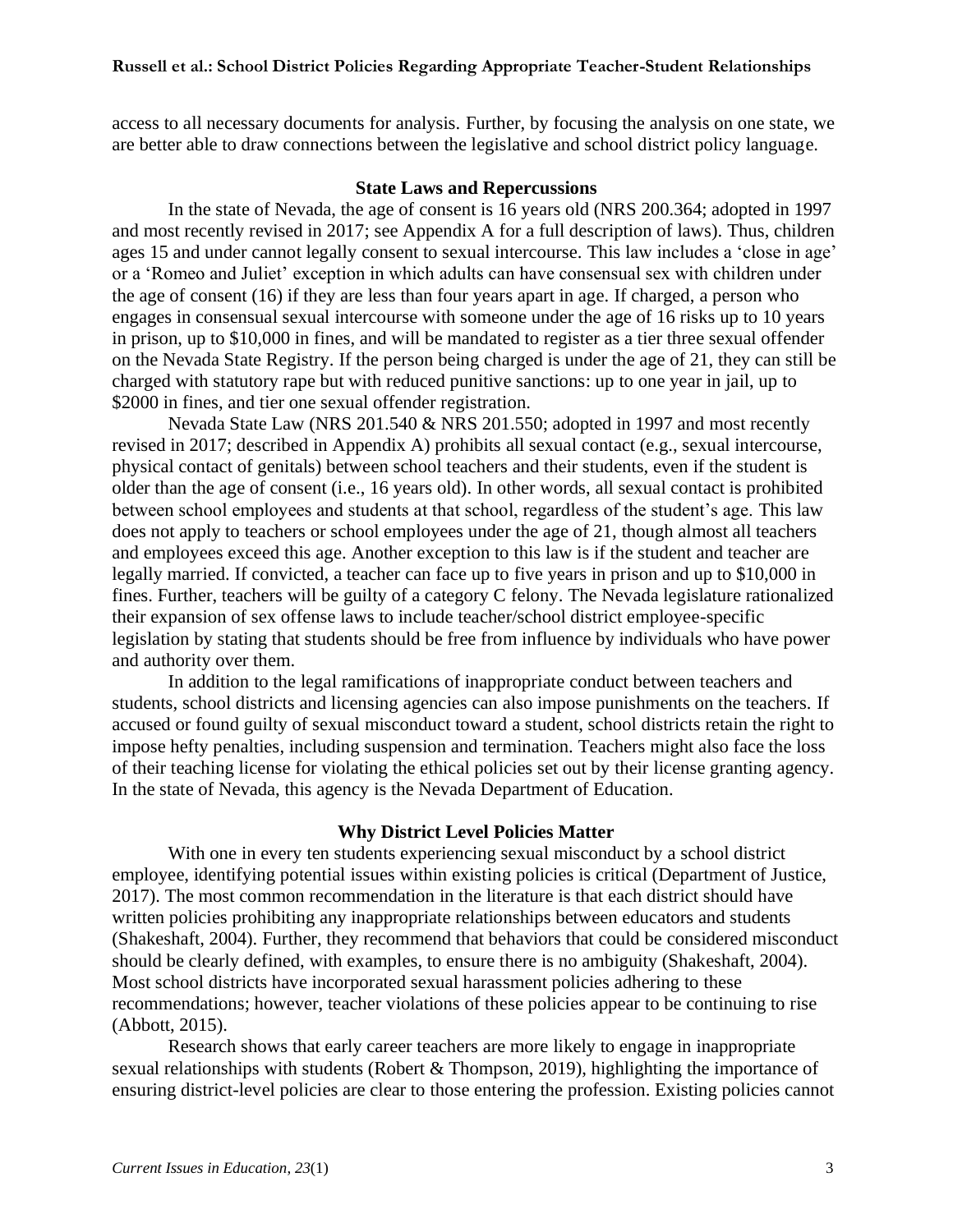be effective if teachers and staff are unaware of them. Many school districts provide their policies or handbooks on their school website; however, anecdotal reports from case law and media demonstrate that many teachers are unaware of the policies or potential consequences of their relationships with their students (see Quinn, 2018 for an example). This raises concerns about the orientation process and expectations of teachers to read, understand, and abide by existing district policies. Additionally, studies show that school staff who read and understand the policies regarding their own behavior may remain unaware of how to identify such behaviors in others and how to report them (Grant, 2011). This highlights the need for comprehensive policies that not only outline expected behavior but also provide steps for responding to suspected violations (Shakeshaft, 2013).

Social media and online communication platforms might be where many of these relationships are initiated and fostered (Texas Education Agency, 2016; Whitaker, 2016). A recent investigation determined that approximately eighty percent of educator sexual misconduct cases involved private communication between a teacher and a student, such as texting or messaging over social media (Whitaker, 2016). Despite this, many school district level policies do not comprehensively cover appropriate use of social media and online communication between teachers and students. In 2015, Clark County School District in Nevada had no explicit policy forbidding online communication or texting between teachers and students, despite having more than thirty employees arrested for sexual misconduct in the previous decade, many cases of which involved private communications (Whitaker, 2015).

Mainstream media outlets have also identified social media and online communication as a potential 'gray area' in the districts' policies and ethical guidelines, which may be contributing to such relationships occurring, as teachers do not have clear rules on how to navigate these online settings, particularly with regard to student interactions (e.g., Abbott, 2015; Fleming, 2014; Jimenez, 2019; McNeil, 2016). In a recent study of school sexual misconduct cases, 71% of offenders used technology to communicate with their victims (Henshel & Grant, 2018). In response to increased reporting of sexual misconduct and increased concerns, Clark County School District (CCSD) in the state of Nevada implemented a new social media policy in 2018 to regulate communication between teachers and students over electronic channels and to educate students on what to do if these boundaries are crossed (Ortiz, 2018). However, CCSD teacher arrests for sexual misconduct have continued to be highly publicized (e.g., Lupiani, 2019; Shoro, 2019; Torres-Cortez, 2019), drawing attention to whether these policies are sufficiently comprehensive to prevent such misconduct.

Laws and school district policies are important as they clarify the law, set the stage for what types of behavior will be accepted within that school district, provide specific examples of violations, and indicate what the repercussions will be for misbehavior. Policies can also be useful in reminding teachers or even making teachers aware of what behaviors are illegal and can lead to legal ramifications and/or licensure removal, not just consequences within their job at the school district. However, researchers have posited that existing policies are not sufficient to set clear guidelines in a changing world. For instance, is it appropriate for teachers to 'friend' their students on social media?

The teacher's union in Nevada indicated that they are open to policy changes, while the S.E.S.A.M.E. (Stop Educator Sexual Abuse Misconduct & Exploitation) advocacy group supports a no-tolerance policy to prohibit this type of behavior and activity (Whitaker, 2016). Some experts have suggested guidelines for reforming policies which include recommendations such as (1) being clear and explicit regarding what constitutes sexual abuse and (un)acceptable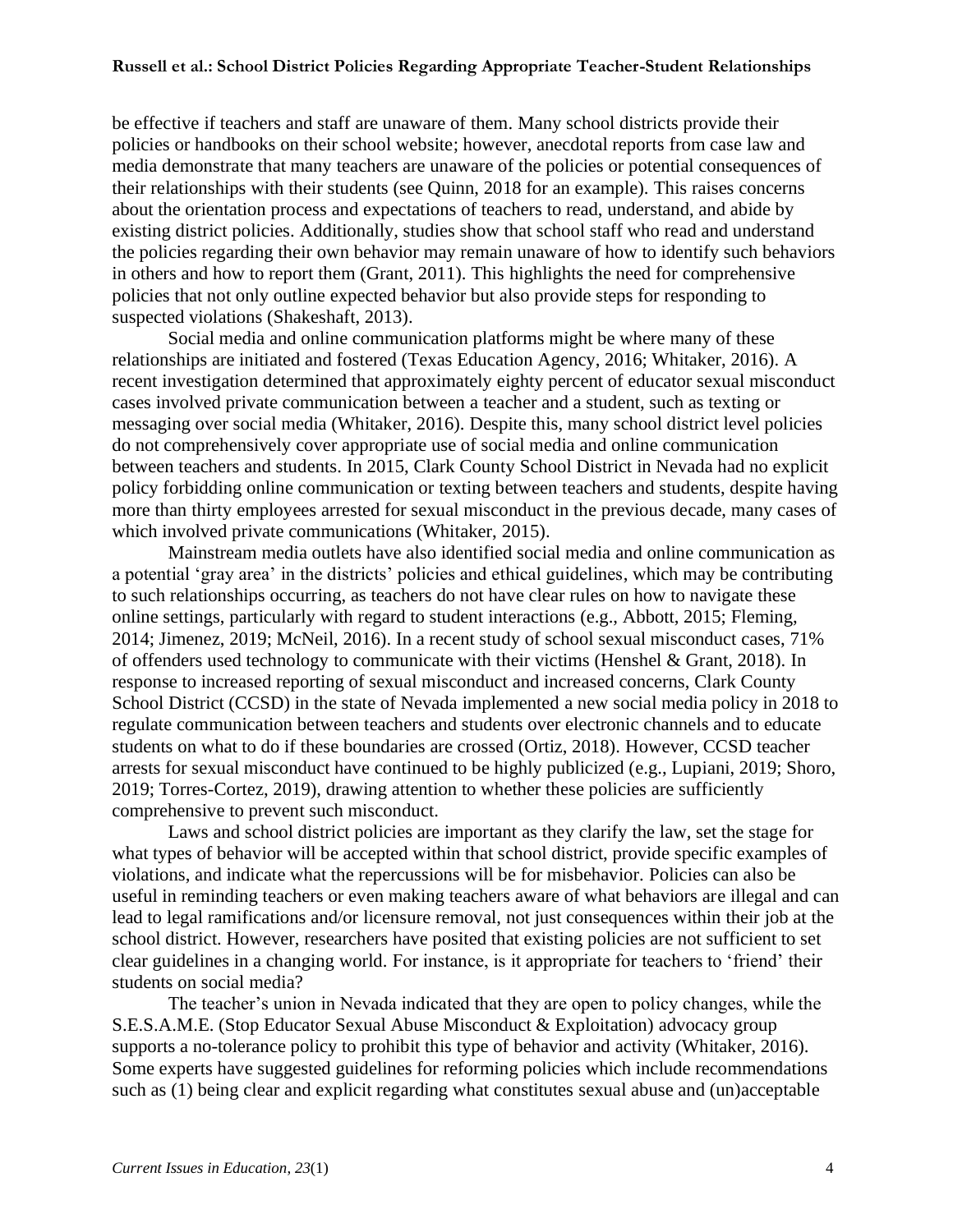behaviors; (2) detailing how to report and prevent educator sexual abuse; and (3) explaining repercussions for violations (Shakeshaft, 2013). It is important to also note that the push for district policy reform does not appear to coincide with any comprehensive analyses of existing policies to identify what topics are and are not covered. In fact, some policies have already been amended but offending continues to persist, indicating a need to assess existing policies more comprehensively to identify what is already included, whether language about social media and/or electronic communication and other potential 'gray areas' for boundary-crossing are missing altogether, and if the existing language regarding these specific topics (e.g., social media) is too vague and might be a source of confusion. We believe that having a more comprehensive understanding of the existing state of school district policies in Nevada will allow for a more strategic approach to reform and can also provide insights into whether efforts need to be made beyond reform (e.g., better training to ensure teachers are aware of the policies).

#### **Current Study**

Despite the laws, district-level policies, and ethics training many teachers receive – inappropriate relationships between teachers and their students appear to be on the rise (Abbott, 2015). The state of Nevada has been highly publicized for such relationships (e.g., Lupiani, 2019; McAndrews, 2019l; Shoro, 2019; Sonner, 2019; Torres-Cortez, 2019). Given the substantial repercussions of these inappropriate and illegal relationships, it is critical that school districts shift their attention from reactive to preventative measures (e.g., education and training, policy reform) so that the relationships do not occur in the first place. In this study, our primary goal is to comprehensively examine the school district policies in the state of Nevada to determine what aspects regarding these ethical boundaries are comprehensively covered and also to identify potentially important elements that are missing from these policies. We anticipate that policies will address explicit sexual relationships (e.g., no sexual contact with students) but may lack language around more contemporary issues such as how to navigate whether to 'friend' a student on social media. As such, this study addressed the following research questions.

**RQ1:** What are the current Nevada school district policies on school personnel relationships/interactions with students?

**RQ2:** Are the consequences of inappropriate relationships with students clearly outlined in the current Nevada school districts' policies?

**RQ3:** Do Nevada school district policies provide explicit guidance to school personnel across various potential circumstances that they might have to navigate (e.g., social media use)?

**RQ4:** What is missing in the policies? (e.g., 'friending' students)

#### **Method**

There are 17 independent school districts and 678 schools operating within the state of Nevada (State of Nevada Department of Education, 2019). District information is summarized in Table 1. Complete policy handbooks<sup>1</sup> were acquired for each of these districts between December 2018 and April 2019.<sup>2</sup> Most of the policies were posted online for public access; all remaining policies were obtained through email by contacting the district administration. Each policy was then read and reviewed by the researchers in this study. All policy sections that were

 $1$  Of the policies obtained, 15 were complete handbooks with all policy sections, 1 district only provided the personnel policy section, and 1 district provided only the student and personnel policy sections.

 $2$  We attempted to obtain the most recent copies of all policies from each district. It is possible that policy sections have been updated since the time of data collection.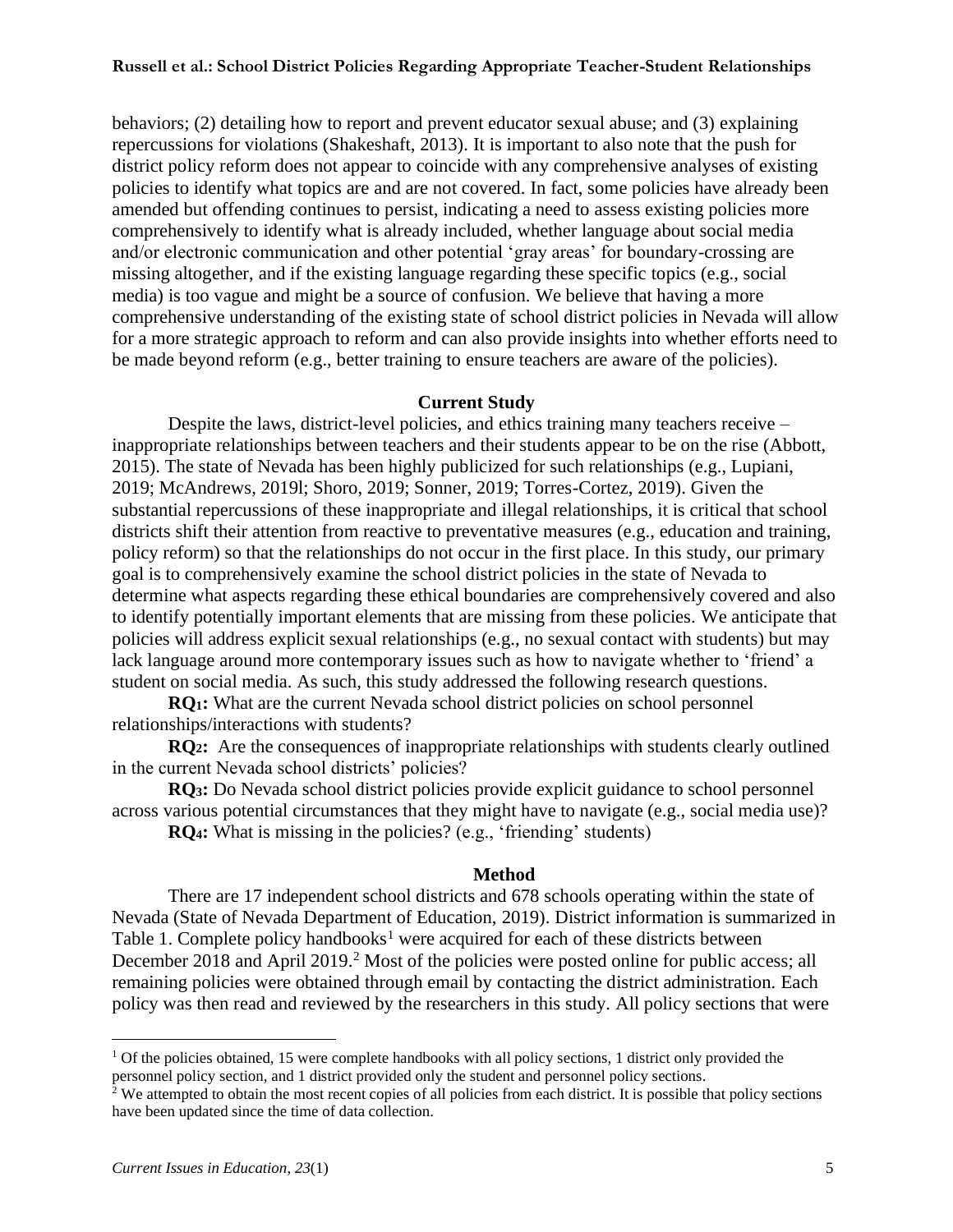related to teacher-student relationships and personal interactions with students were selected for analysis. A preliminary coding scheme was developed by one of the researchers via an initial reading of the policies to gain familiarity with the content, in combination with reading the literature regarding boundary crossing and policy 'gray areas.' Our inquiry into the policies was two-fold. On the one hand, it was critical for our analyses that we captured what is present in the existing policies so we can determine what level of guidance is already being provided to teachers. If the districts are providing clear and comprehensive guidance in all areas, perhaps the issue would then lie within training, lack of reading and understanding the policies, or in some other explanation. On the other hand, we also wanted to determine if any of the key areas highlighted in the media and literature as being potential boundary-crossing areas (e.g., friending on social media) were missing from the guidelines, providing further evidence that there may be 'gray areas' that need further elucidating. Thus, in the final coding scheme, the codes were generated by both the researchers' familiarity with the content and knowledge of factors the previous research deemed important (e.g., technology-based communication; Henschel & Grant, 2018).

We conducted a content analysis of the policies for all 17 school districts in Nevada. There were 19 primary themes, mostly related to broad policy sections and the inclusion of language around specific topic areas (e.g., sexual harassment) with a series of subthemes to code for more detailed intricacies within these policy sections. The policy documents were subjected to a systematic, line-by-line coding. An iterative approach was taken so that the coding scheme was flexible to allow for new codes to emerge.

| <b>District</b> | District Size* | <b>District Type</b> |  |
|-----------------|----------------|----------------------|--|
| District 1      | Small          | Rural                |  |
| District 2      | Medium         | Rural                |  |
| District 3      | Large          | Urban                |  |
| District 4      | Very Small     | Rural                |  |
| District 5      | Medium         | Rural                |  |
| District 6      | Small          | Rural                |  |
| District 7      | Small          | Rural                |  |
| District 8      | Small          | Rural                |  |
| District 9      | Very Small     | Rural                |  |
| District 10     | Large          | Urban                |  |
| District 11     | Small          | Rural                |  |
| District 12     | Very Small     | Rural                |  |
| District 13     | Very Small     | Rural                |  |
| District 14     | Medium         | Rural                |  |
| District 15     | Medium         | Rural                |  |
| District 16     | Very Small     | Rural                |  |
| District 17     | Medium         | Rural                |  |

#### **Table 1**

*District Descriptions*

*Note.* Districts were sorted to be large, medium, and small. Large districts have over 50,000 students. Medium districts have between 49,999 and 5,000 students. Small districts have between 4,999 and 1,000 students. Very small districts are all districts with less than 1,000 students.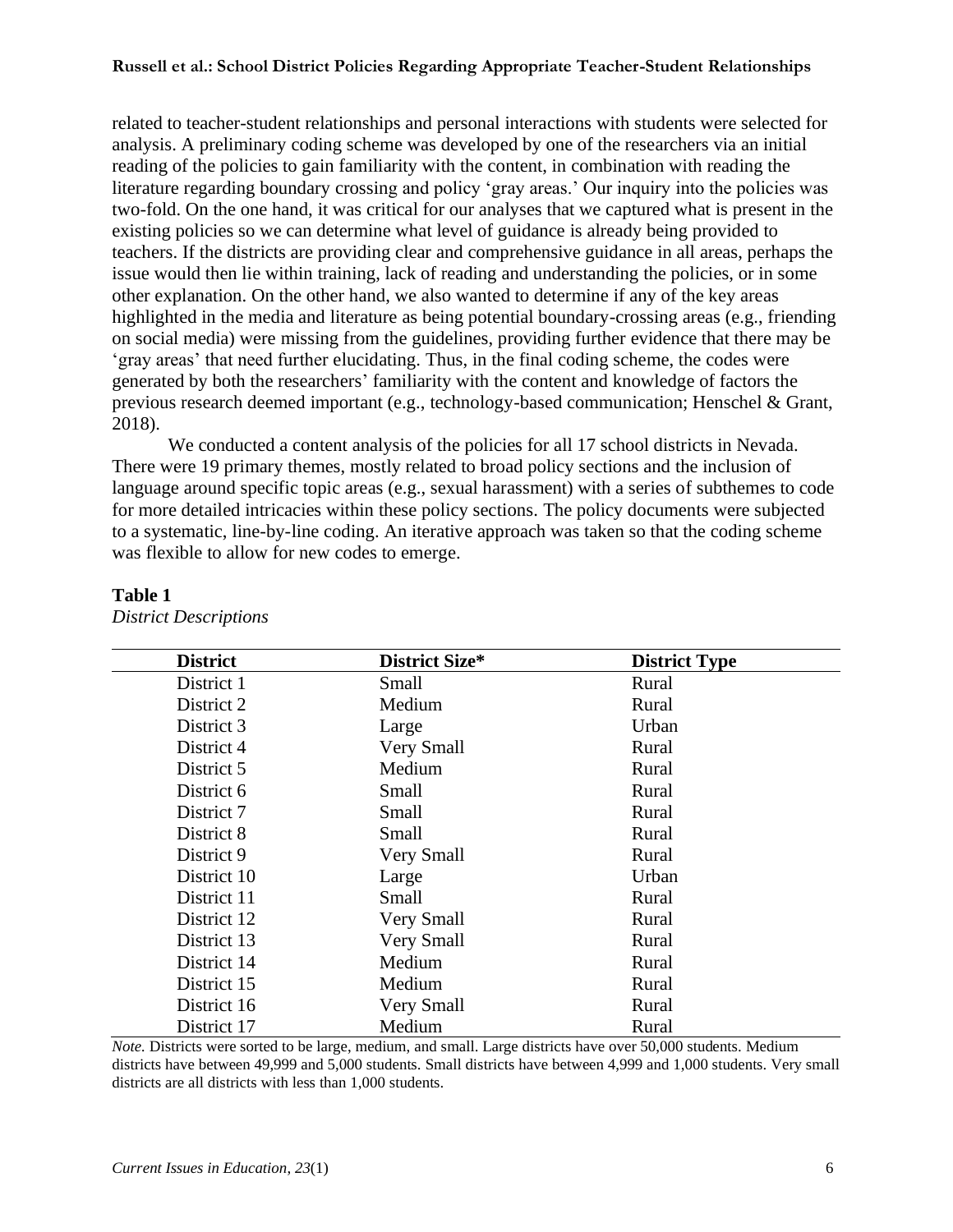Next, the documents were examined and coded by two external coders. This coding was completed in Dedoose, which allowed us to examine inter-coder reliability (Dedoose, 2018). Our initial test of 25 excerpts yielded a Cohen's kappa statistic of .73, which indicates sufficient inter-coder agreement (Cicchetti, 1994). Coders then underwent a second training to examine the current coding scheme and address any differences in coding. The bulk of the errors occurred for excerpts that needed multiple codes but were instead only given one code by one of the coders. All disagreements in coding were resolved through discussion and consensus between the raters. Further, definitions were revised to be more specific for future coding.

Ethical approval by an Institutional Review Board (IRB) is not always necessary for qualitative assessment of existing records. However, since several school districts had to be contacted directly to acquire the policies, we sought and received IRB approval prior to data collection and analysis.

#### **Findings**

#### **What is covered in the policies?**

*RQ* 1. What are the current Nevada school district policies on school personnel relationships/interactions with students? Of the 17 districts, 100% had policies on general sexual harassment for the district and for student-specific sexual harassment. These policies were specific not only to teachers, but all persons employed with or volunteering for the school district. We also assessed the content covered within these policy sections. We found that 11 (64.71%) of the districts provided a definition for what 'sexual harassment' is, while 15 (88.24%) of the districts provided examples of sexual harassment.

(*District 14) Sexual harassment is generally defined as unwelcome sexual advances, requests for favors and other verbal, non-verbal or physical conduct of a sexual or genderdirected nature when: 1. Submission is made either explicitly or implicitly a term or condition of the student's education or educational opportunities; 2. Submission to or rejection of that conduct or communication by an individual is used as a factor in decisions affecting the student's education or educational opportunities; or 3. That conduct or communication has the purpose or effect of substantially or unreasonably interfering with the student's education or educational opportunities, or of creating an intimidating, hostile or offensive educational environment*

(*District 6*) *Examples of behavior which constitute sexual misconduct include, but are not limited to: Making sexual advances or gestures toward a student; Coercing, forcing, or attempting to coerce or force sexual intercourse or any sexual act with a student; Engaging in sexual intercourse or any sexual act with any student; Touching oneself sexually or talking about one's sexual activity in front of students; Spreading rumors about or discussing students' sexual activity; and Sexually motivated or inappropriate touching, patting, grabbing, or pinching a student's body, whether that student is of the same or the opposite sex.*

Fifteen (88%) Nevada school districts outlined general instructions for all individuals on how sexual harassment should be reported to the district. Thirteen (76%) districts had specific instructions for students on how to report sexual harassment if they have experienced it themselves or know of someone who has experienced sexual abuse.

*(District 3) Sexual harassment or misconduct directed at a student may be reported by any individual using the District's online reporting tool (website …); to a counselor, administrator, teacher or any other District staff member; to (…) the District's Civil Rights*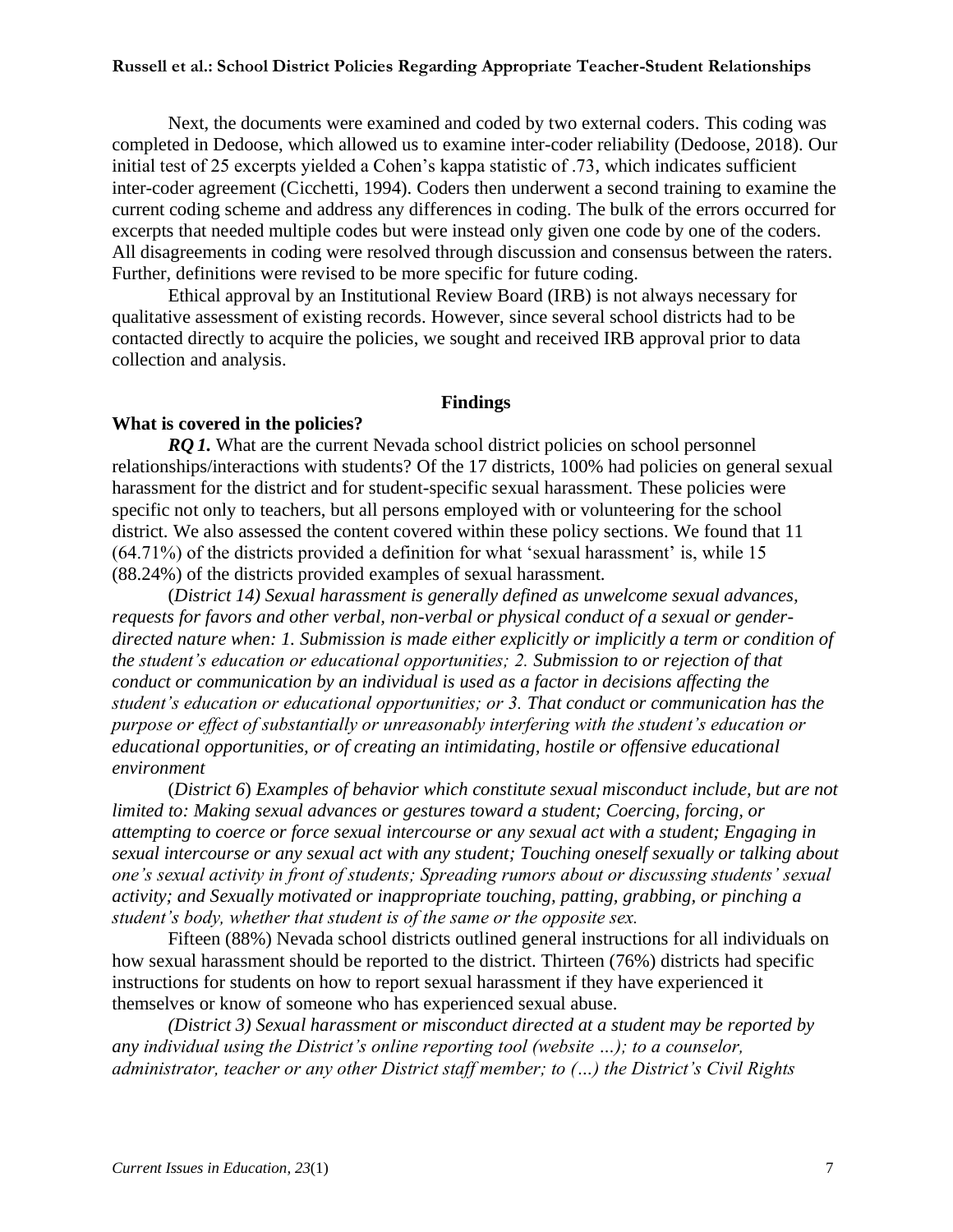*Compliance Director/Title IX Coordinator (email: …); or to a school police or local law enforcement officer.*

While all of the policies referenced Nevada law, only 10 (58%) explicitly described NRS 201.540, which indicates that it is a felony for a person over 21 years of age, who is/was an employee or volunteer of the district to engage in sexual conduct with students 16 or older.

(*District 11) The District acknowledge[s] the applicability of criminal statutes relating to sexual conduct toward a student, including NRS 201.540, which indicates that it is a felony for a teacher, administrator, coach, volunteer or teacher's aide or auxiliary nonprofessional employee who assists with instruction or supervision of pupils, to engage in sexual conduct with pupils ages 14 through 17.* 

Next, we examined districts' network policies because many media assessments of teacher misconduct identify online and technological outlets as being where a lot of inappropriate behavior takes place or where illegal relationships can start (e.g., Abbott, 2015; Fleming, 2014; Jimenez, 2019; McNeil, 2016). Sixteen (94%) of the school districts had a network policy, which dictates what is/is not permitted on the school district networks, for example, the prohibition of looking at or sharing obscene imagery (14 districts; 82%).

*(District 8) Technology protection measures, installed and in continuous operation, that protect against internet access by both adults and minors to visual depictions that are obscene, child pornography or, with respect to the use of the computers by minors, harmful to minors;*

*RQ 2.* Are the consequences of inappropriate relationships with students clearly outlined in the current Nevada school districts' policies? We explored if and how consequences are described in each district policy. We implemented several codes to capture whether the school district policies clearly outline the consequences of sexual harassment of students. The first of these captured if any general mention of consequences was made within the specific policy section itself; ten districts (58%) did mention consequences. Further, we implemented a code to capture whether the policy had specific language around possible termination of employment if sexual harassment of a student takes place. Nine (53%) of the school districts mentioned termination as a possible consequence.

*(District 13) Any employee who is found to be in violation of this sexual harassment regulation will be disciplined up to and including termination.*

Although all policies reference the Nevada law with regard to consequences of engaging in sexual harassment of students (and some of the policies describe the law), the descriptions tended to be vague, and none emphasized the legal and professional consequences of a relationship with a student, even if that student is of the legal age of consent. Teachers can not only lose their jobs but can lose their teaching license and be charged criminally.

Only one school district policy, District 17 (6%), indicated that employees can have their teaching license suspended or revoked if they are in violation of the sexual harassment policy: "If the employee is the holder of a license issued pursuant to chapter 391 of NRS, may recommend to the board of trustees of the schools [*sic*] district that the board submit a recommendation to the State Board for the suspension or revocation of the license." Fifteen (88%) of the school districts had a broad statement that outlines or explains the potential consequences for violating the sexual harassment policy.

*RQ* 3. Do Nevada school district policies provide explicit guidance to school personnel across various potential circumstances that they will have to navigate (e.g., social media use)? Of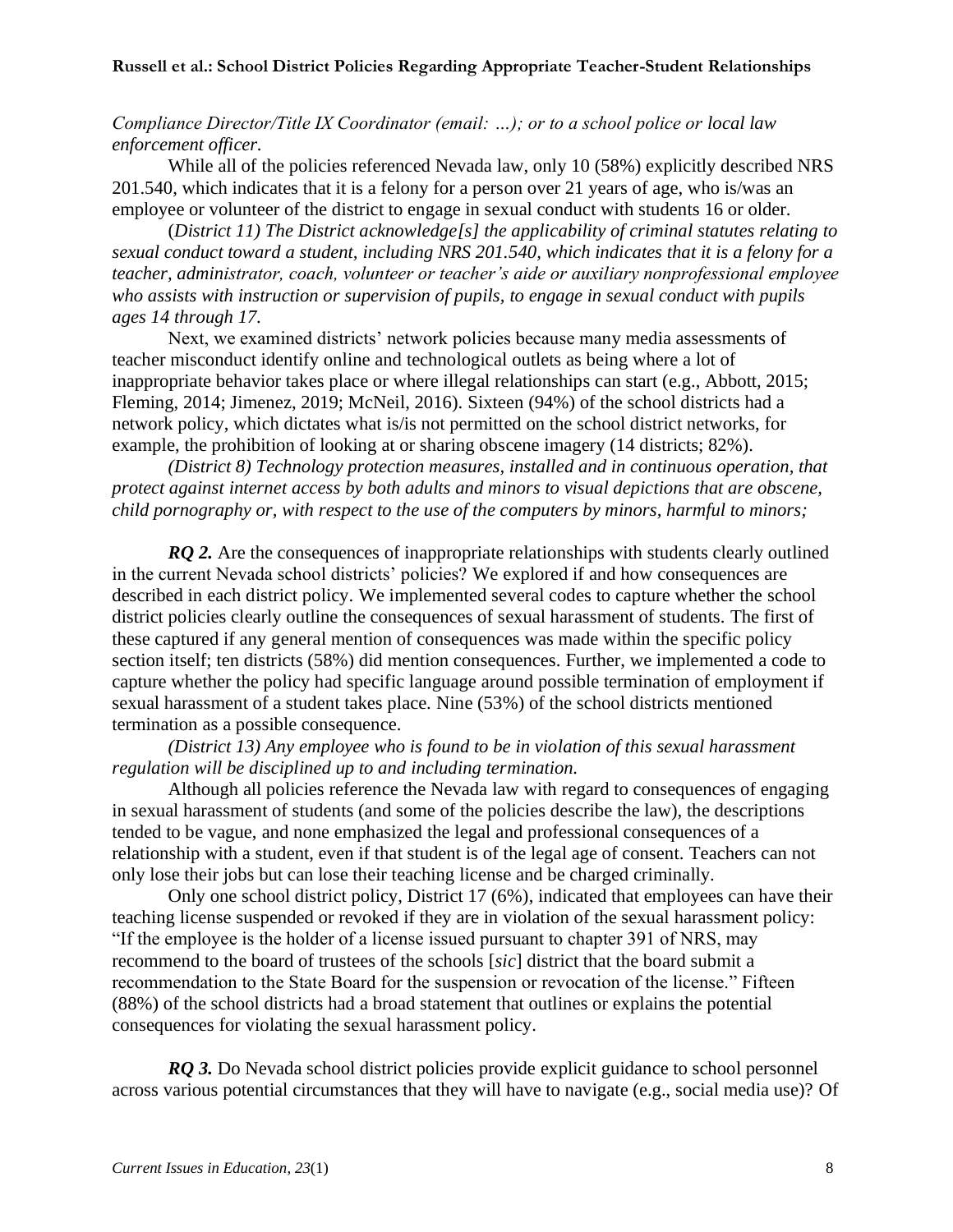the 17 districts, 11 (65%) had specific policy language about social media use. However, the content of these policies typically pertained to either the district employee using social networking during working hours or specific social media use as it relates to the district. Social media policies were vague and indicated that the school district does not take a position on employees' social media activities.

*(District 4) The District takes no position on an employee's decision to start or maintain a blog or participate in other social networking activities. However, it is the right and duty of the District to protect itself, its employees, and students from unauthorized disclosure of information. The District's social networking policy includes rules, guidelines, and best practices for District- authorized social networking and personal social networking. The District will not request user names and passwords for personal social media accounts. This policy applies to all board members, administrators, management, employees, and volunteers. Blogging or other forms of social media or technology include, but are not limited, to video or wiki posting, sites such as Facebook and Twitter, chat rooms, personal blogs, or other similar forms of online communication journals, diaries, or personal newsletters not affiliated with the District. Unless specifically instructed, employees are not authorized and, therefore, restricted to speak on behalf of the District. Employees are expected to protect the privacy of the District, its employees, and students.* 

Only three school districts (18%) had explicit policies regarding "friending" students on social media accounts. Of those three districts, only two school districts (12%) had specific policies prohibiting "friending" or "following" students on their social media.

*(District 3) Staff should not "friend", "follow", or otherwise interact with students individually or personally from social media accounts. For example, a teacher should not "friend" a former student of the teacher while that student remains enrolled in the District.* 

The third school district strongly discouraged "friending" but did not prohibit it: *(District 14) Employees are strongly discouraged from texting messaging using a personal phone number, and "friending" students on social media.* 

*RQ 4.* What is missing in the policies? Research notes that missing or 'gray areas' in district policies may be a source of confusion or may foster misbehavior among teachers. To determine if any of these 'gray areas' existed within Nevada school districts' policies, we utilized media reports and the literature to inform our coding scheme development to ensure all areas of potential boundary crossing were included in our codebook. There were several items in our original codes (e.g., friending; sexual harassment consequences – authorities, license, suspension; power as a factor of sexual harassment pertaining to students) we had hoped to see present that our analyses revealed were largely missing from the existing policies. Thus, the discussion below regarding the findings of research question #4 is uniquely situated around code absence rather than presence.

Ten (58%) districts made specific mention of consequences that would result if they violated the sexual harassment policy, with nine (52%) of those school districts mentioning termination as a possible consequence. However, we also had codes to capture two other important potential consequences: (a) language letting the teacher know that if they violated the policy, they would be reported to the authorities and (b) letting them know they would be reported to the state board and potentially lose their license to teach. For each of these, only one district (6%) mentioned these as potential consequences.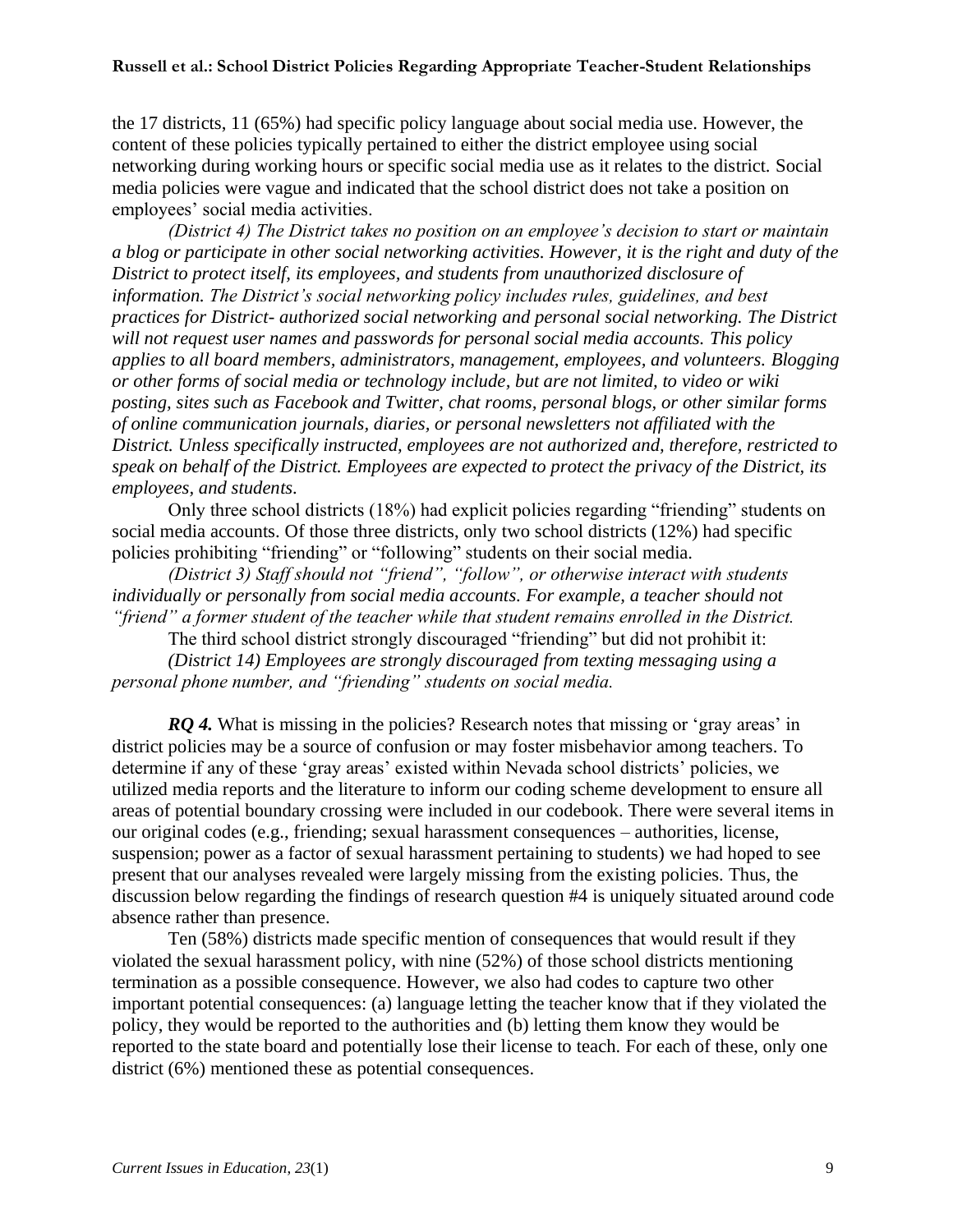*(District 17) If the employee is the holder of a license issued pursuant to chapter 391 of NRS, may recommend to the board of trustees of the school district that the board submit a recommendation to the State Board for the suspension or revocation of the license.*

Only three districts (18%) had a policy specific to home visits. Surprisingly, the language within most of these policies encouraged home visits. These policy sections had vague guidelines and did not appear to have any additional information about ethical considerations to be made when making home visits. One school district did provide some detail about potential situations the teacher may have to navigate when conducting home visits, but they centered on interactions with parents and potential conflicts. The other districts provided reasoning for why home visits are encouraged.

*(District 5) Home visits by teachers are encouraged by the Board in order that better communication between home and school can be realized. The Board believes that home visits yield a better understanding of the relationship between the classroom teacher and the student, so that a better educational experience will result for the student.*

Further, only six (35%) of the districts had clear policies regarding the transportation of students in personal vehicles. The policy language within these sections was clear and consistent – transporting students in personal vehicles is prohibited in all situations unless under exceptional circumstances or prior approval by the districts. The only exception was one district whose policy stated that:

*(District 1) Under no circumstances should students be transported in personal vehicles except during off-duty times.*

Last, despite many districts having social media policies and almost all districts having network policies, only two (12%) of the districts had policies specific to social media use with regard to interacting with students. Similarly, two (12%) of the districts had language about whether a teacher is able to 'friend' their students on social media, both of which prohibit this behavior unless under special circumstances.

*(District 2) Employees must not "friend" or otherwise connect current students to their personal blog or social networking site. Exceptions may be approved for employees with parental responsibilities.*

*(District 14) Employees are strongly discouraged from text messaging using a personal phone number, "friending" students on social media.*

#### **Discussion and Suggestions for Improvement**

The purpose of this study was to examine existing Nevada school district policy, identify important areas that are missing or vague within the current policy content, and make recommendations for policy reform to address the identified issues. Many of the school districts included identical, general sexual harassment and student sexual harassment policy language. These policies generally defined sexual harassment, provide examples, mention potential consequences of policy violation, and reference relevant state law. However, most of the policies lacked any guidance or specific rules regarding how to navigate certain issues (e.g., social media 'friending' of students). This is problematic, as research and anecdotal reports point out that these 'gray area' situations (e.g., communicating through technology) are those in which boundaries are more likely to get crossed and where these relationships may begin (Henschel & Grant, 2018). Without clear boundaries outlined in the policies, teachers are left to operate under their best judgment in these situations. Given the rising rates of teacher-student sexual misconduct, letting teachers use their best judgment in 'gray area' situations does not appear to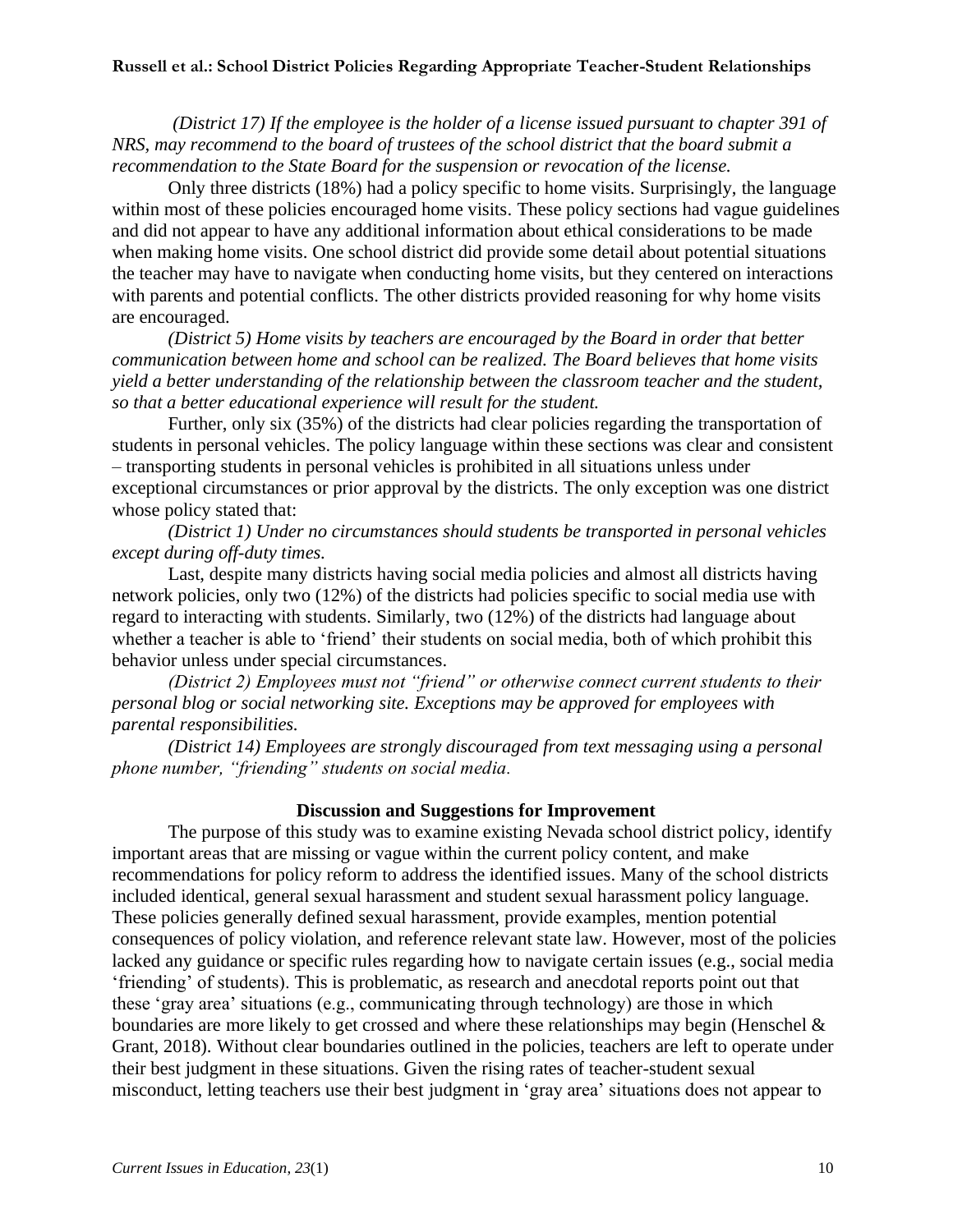be the best approach. Moving forward, school districts should aim to set clear rules within their policies surrounding social media and contact with students outside of the classroom, both in person and online. Nevada legislation could also require this language to be included within school district policies to explicitly state what is expected of district employees.

Though most district policies mentioned that violations of their sexual harassment policies will result in consequences, many lacked language specifying the nature of potential consequences, such as termination or being banned from employment within a district. Beyond school district-level consequences, the teacher may also lose their license, incur fines, be sentenced to jail time, and be mandated to publicly register as a sex offender in the state of Nevada. Media reports covering the cases of teachers who have been charged with sexual offenses often indicate that they were unaware they were breaking the law and of the potential consequences. Moving forward, school districts should clearly describe all potential consequences in district policies that may be experienced as a result of violating the policy–both as a result of school district action and from the criminal justice system if the offense is reported to authorities.

With the constant advancements being made with regard to electronic communication, revisiting policies regularly is necessary. Some school districts utilize apps outside of the classroom as teaching and tracking tools. These practices became even more common with the shift to remote learning during the COVID-19 pandemic. While these might be effective tools to promote learning in both traditional and remote-learning environments, clear rules must be established regarding their use to ensure that boundaries do not get crossed. For instance, New Jersey School Boards have all banned teachers from "friending" students on their social media accounts and prohibited any electronic communication between teachers and students unless through district computers or phones (Abbott, 2015; McGlone, 2014). Our results show that all districts within Nevada do not have similar policies (only 2 out of 17 school districts in our study had a similar policy). Following New Jersey School Boards' lead might be beneficial in limiting teacher-student sexual relationships.

Further, school districts should implement routine ethical training and assess teacher knowledge regarding existing policies to ensure that they are familiar with the policies and are prepared to navigate situations that can pose potential ethical dilemmas. In 2015, The National Association of State Directors of Teacher Education and Certification (NASDTEC) published the Model Code of Ethics for Educators (MCEE). Since then, many states, including Nevada, have adopted this code of ethics. The MCEE could be used to develop specific trainings for educators on appropriate, and inappropriate, conduct with students. In the summary section of NASDTEC's rationale for developing the MCEE, the authors note:

*"By establishing the MCEE, NASDTEC provides a model of best practice which jurisdictions can adopt or adapt to help ensure states, EPPs, and LEAs are effectively equipping educators in ethical understanding and decision making so as not to violate the boundaries of professional practice. This critical work will lead to a more intentional emphasis, at national, state, and local levels, being placed on ethics and ethical preparation. Ultimately, not only will ethical violations in education be reduced, children will be safer in classrooms." [\(https://www.nasdtec.net/page/MCEE\\_Rationale\)](https://www.nasdtec.net/page/MCEE_Rationale)* 

Within Principle III: Responsibility to Students, the MCEE specifically notes that the professional educator should "Acknowledg[e] that there are no circumstances that allow for educators to engage in romantic or sexual relationships with students" (p.3). Several webinars and podcasts are linked on the MCEE website to assist with teacher training.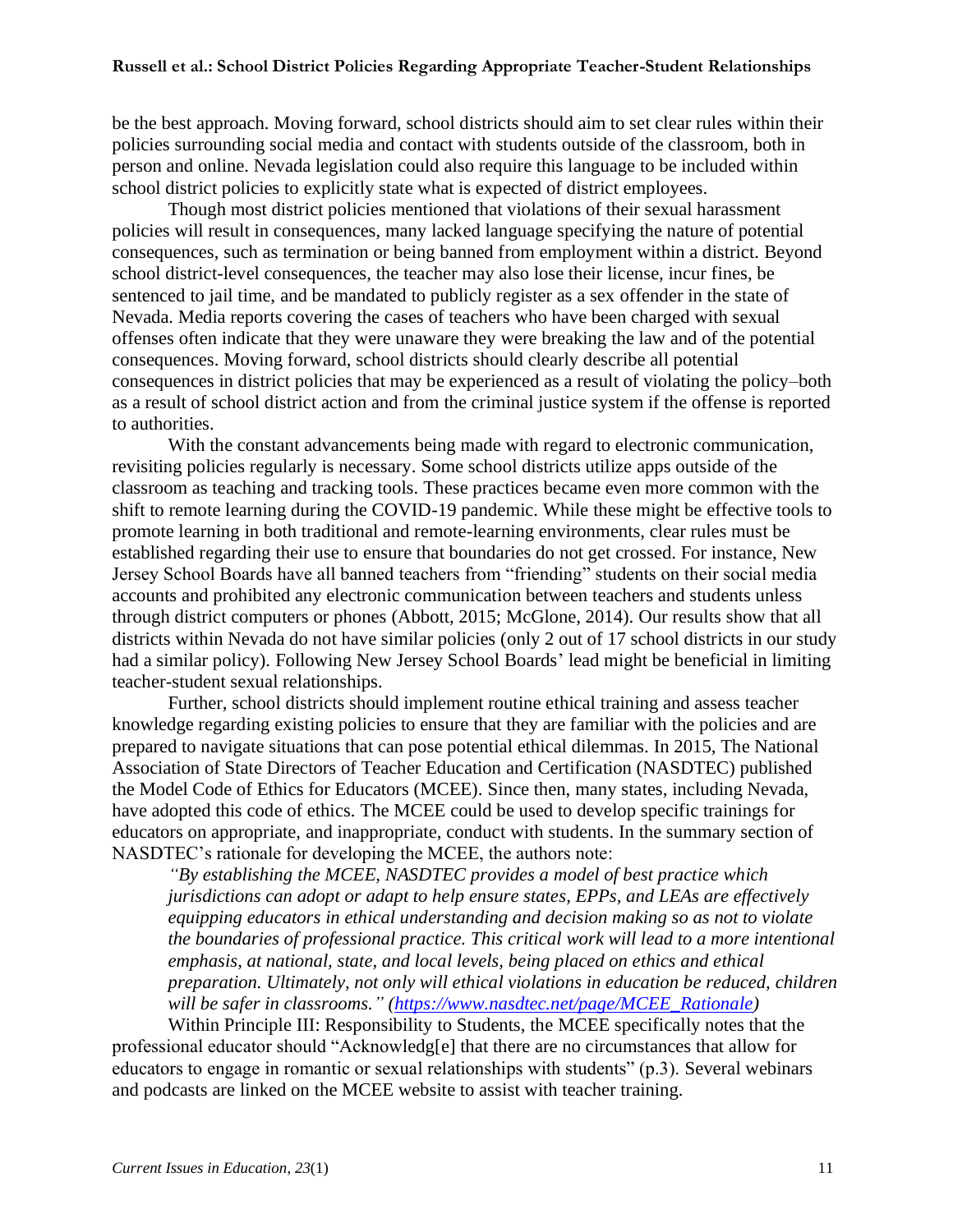In addition to in-service training, educator preparation providers should strive to infuse the MCEE into their coursework leading to teacher and administrator licensure. This practice would help to ensure that all future educators have a deep understanding of their ethical responsibilities as professionals. Adopting the MCEE into coursework at the state level is a good start, but as mentioned earlier, a substantial portion of educator sexual misconduct cases are perpetrated by early career teachers. Thus, we also recommend that states should strive to include knowledge of the MCEE in their educator licensing and re-certification regulations. Incorporating additional ethical leadership content into the teacher certification exams would hold educator preparation and professional learning providers accountable for covering the content of the MCEE.

#### **Limitations and Future Research Directions**

There are several limitations of the current study that need to be noted. First, this study was limited to the state of Nevada and, therefore, cannot be generalized to district policies across the country. Further, this study was limited to assessing the content of existing policies and did not assess supplemental materials and trainings the teachers may receive from the school district. Additionally, this study did not examine the dissemination of or teacher familiarity with the policies, which is important in understanding not only if the policies are lacking important information, but also if the existing policies are being distributed to teachers in a way that promotes long-term retention and comprehension.

Even if policy language is very clear and all potential ethical situations are covered, they are only effective if accessed, read, understood, and followed. Existing policies are already very lengthy and dense. For example, districts that provided their handbooks and policies to us often sent hundreds of pages. Policies are typically broken down for students, parents, employees, trustees, and the community. However, even the policies and regulations specific to employees only can be hundreds of pages in length and cover a range of topics from sexual misconduct to requesting time off. As such, it may be difficult for teachers to read and retain all relevant policy information. Future research needs to better examine how teachers receive training on the policies and if they are assessed in any way to ensure their familiarity. If research demonstrates a disconnect between the policy content and what teachers know, it would be beneficial to examine various methods of distribution (e.g., required reading of handbook, media/visual based distribution, etc.) to determine which method results in the most retention.

Further, research should examine teachers' ethical training background and continuing education specific to ethics. This will allow researchers to identify potential targets for better training (e.g., college-level courses). Researchers should examine what teachers currently believe about navigating ethical issues (e.g., friending students on social media) and their perceptions of the existing policies which address these scenarios. This will allow for a better understanding of how boundaries get crossed and how policies can be improved to address the issues.

A final limitation is highlighted by the teacher-shortage crisis, which was exacerbated by the COVID-19 pandemic. Understaffed schools are turning to desperate measures to cover classrooms, including the use of emergency contract teachers, increased use of substitutes, using administrators to periodically cover classes, teacher residency programs, and providing alternative and accelerated routes to teacher certifications. These various pathways to the classroom may complicate the training and education-based solutions proposed in this article. We recommend that every person serving in a teaching role, regardless of prior training and path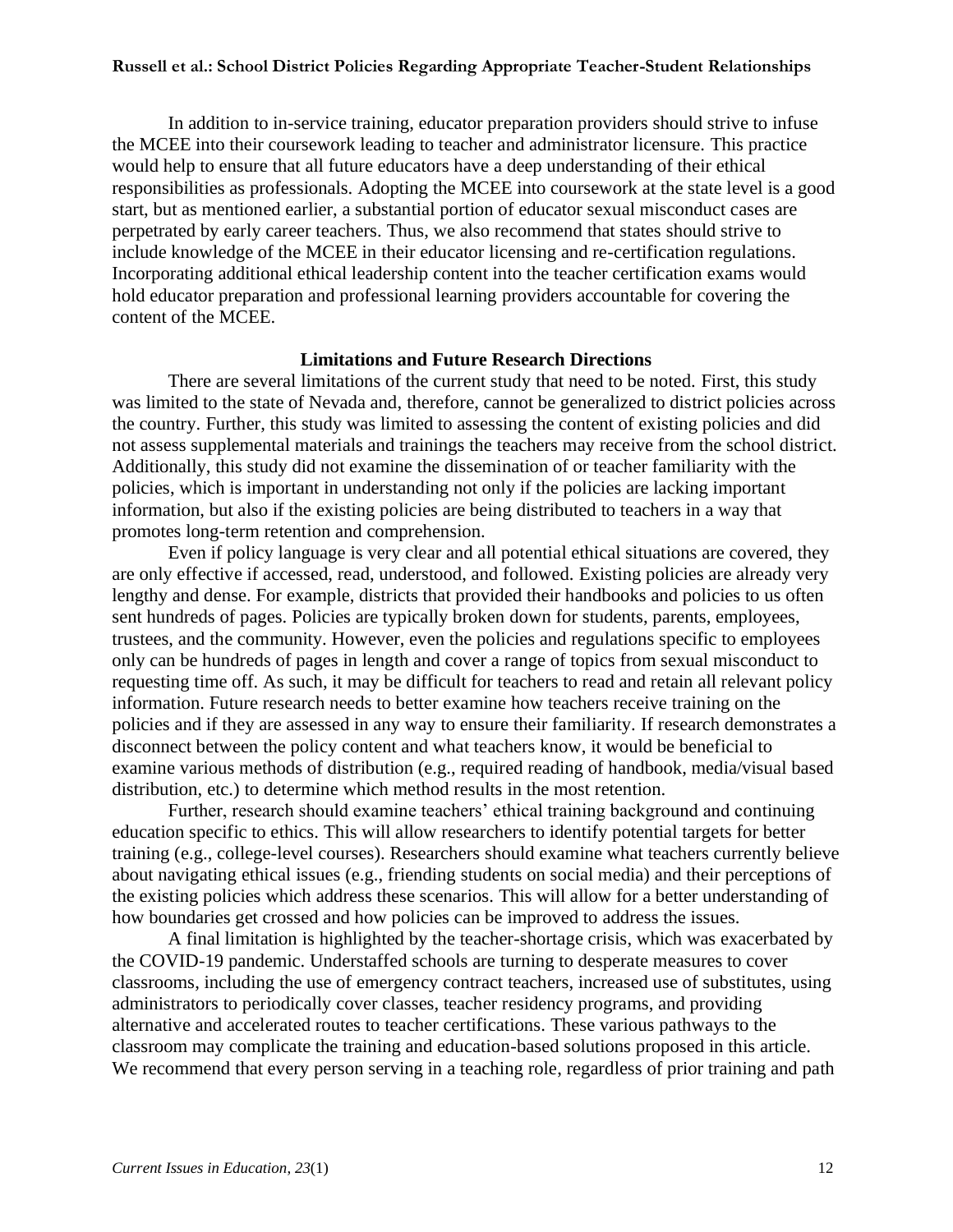to the position, is held to the same expectation for knowing and abiding by professional teaching ethical standards and district ethics guidelines.

#### **References**

- Abbott, T. (2015, January 20). More teachers are having sex with their students. Here's how schools can stop them. *The Washington Post*. [https://www.washingtonpost.com/posteverything/wp/2015/01/20/more-teachers-are](https://www.washingtonpost.com/posteverything/wp/2015/01/20/more-teachers-are-having-sex-with-their-students-heres-how-schools-can-stop-them/?utm_term=.feaeb74f41e0)[having-sex-with-their-students-heres-how-schools-can-stop](https://www.washingtonpost.com/posteverything/wp/2015/01/20/more-teachers-are-having-sex-with-their-students-heres-how-schools-can-stop-them/?utm_term=.feaeb74f41e0)[them/?utm\\_term=.feaeb74f41e0](https://www.washingtonpost.com/posteverything/wp/2015/01/20/more-teachers-are-having-sex-with-their-students-heres-how-schools-can-stop-them/?utm_term=.feaeb74f41e0)
- Abboud, M. J., Wu, G., Pedneault, A., Stohr, M. K., & Hemmens, C. (2020). Educator sexual misconduct: A statutory analysis. *Criminal Justice Policy Review, 31*(1), 133–153. <https://doi-org.pvamu.idm.oclc.org/10.1177/0887403418806564>
- Bradshaw, K. (2016, June 7). TEA: Social media may contribute to rise in student-teacher relationships in Texas. *My San Antonio.* [https://www.mysanantonio.com/news/local/article/Improper-relationships-between](https://www.mysanantonio.com/news/local/article/Improper-relationships-between-educators-and-7966545.php)[educators-and-7966545.php](https://www.mysanantonio.com/news/local/article/Improper-relationships-between-educators-and-7966545.php)
- Dedoose. (2018). *Dedoose* (Version 8.0.35) [App]. SocioCultural Research Consultants, LLC [www.dedoose.com](http://www.dedoose.com/)
- Department of Justice (2017). A case study of k-12 school employee sexual misconduct: Lessons learned from Title IX policy implementation. *Department of Justice School Safety Study.* [https://docs.wixstatic.com/ugd/b75d1b\\_119eeff7f31d4d2898c39084011a4da2.pdf](https://docs.wixstatic.com/ugd/b75d1b_119eeff7f31d4d2898c39084011a4da2.pdf)
- Fleming, A. R. (2014, September 18). Social media boundaries: Should teachers and students be 'friends'? *Today.* [https://www.today.com/parents/social-media-boundaries-should](https://www.today.com/parents/social-media-boundaries-should-teachers-students-be-friends-1D80156546)[teachers-students-be-friends-1D80156546](https://www.today.com/parents/social-media-boundaries-should-teachers-students-be-friends-1D80156546)
- Ford, A. (2021, June 29). Records detail sexual conduct allegations against CCSD teacher. *Las Vegas Review Journal*. [https://www.reviewjournal.com/crime/sex-crimes/records-detail](https://www.reviewjournal.com/crime/sex-crimes/records-detail-sexual-conduct-allegations-against-ccsd-teacher-2389484/)[sexual-conduct-allegations-against-ccsd-teacher-2389484/](https://www.reviewjournal.com/crime/sex-crimes/records-detail-sexual-conduct-allegations-against-ccsd-teacher-2389484/)
- Grant, B. (2011). *Educator sexual abuse in Virginia: A policy study.* [Doctoral dissertation, University of Virginia]. [https://libra2.lib.virginia.edu/public\\_view/qn59q426c](https://libra2.lib.virginia.edu/public_view/qn59q426c)
- Grant, B., Wilkerson, S., & Henschel, M. (2019). Passing the trash: Absence of state laws allows for continued sexual abuse of K-12 students by school employees. *Journal of Child Sexual Abuse, 28*(1), 84-104. <https://doi.org/10.1080/10538712.2018.1483460>
- Henschel, M. M., & Grant, B. (2019). Exposing school employee sexual abuse and misconduct: Shedding light on a sensitive issue. *Journal of Child Sexual Abuse, 28*(1), 26-45. <https://doi.org/10.1080/10538712.2018.1483459>
- Irvine, M., & Tanner, R. (2007, October 21). AP: Sexual misconduct plagues US schools. *Washington Post.* [http://www.washingtonpost.com/wp](http://www.washingtonpost.com/wp-dyn/content/article/2007/10/21/AR2007102100144.html)[dyn/content/article/2007/10/21/AR2007102100144.html](http://www.washingtonpost.com/wp-dyn/content/article/2007/10/21/AR2007102100144.html)
- Jimenez, K. (2019, February 7). Social media, texts have fueled numerous instances of teacher misconduct. *Voice of San Diego.* [https://www.voiceofsandiego.org/topics/education/social-media-texts-have-fueled](https://www.voiceofsandiego.org/topics/education/social-media-texts-have-fueled-numerous-instances-of-teacher-misconduct/)[numerous-instances-of-teacher-misconduct/](https://www.voiceofsandiego.org/topics/education/social-media-texts-have-fueled-numerous-instances-of-teacher-misconduct/)
- Knoll, J. (2010). Teacher sexual misconduct: Grooming patterns and female offenders. *Journal of Child Sexual Abuse, 19*(4)*,* 371-386. <https://doi.org/10.1080/10538712.2010.495047>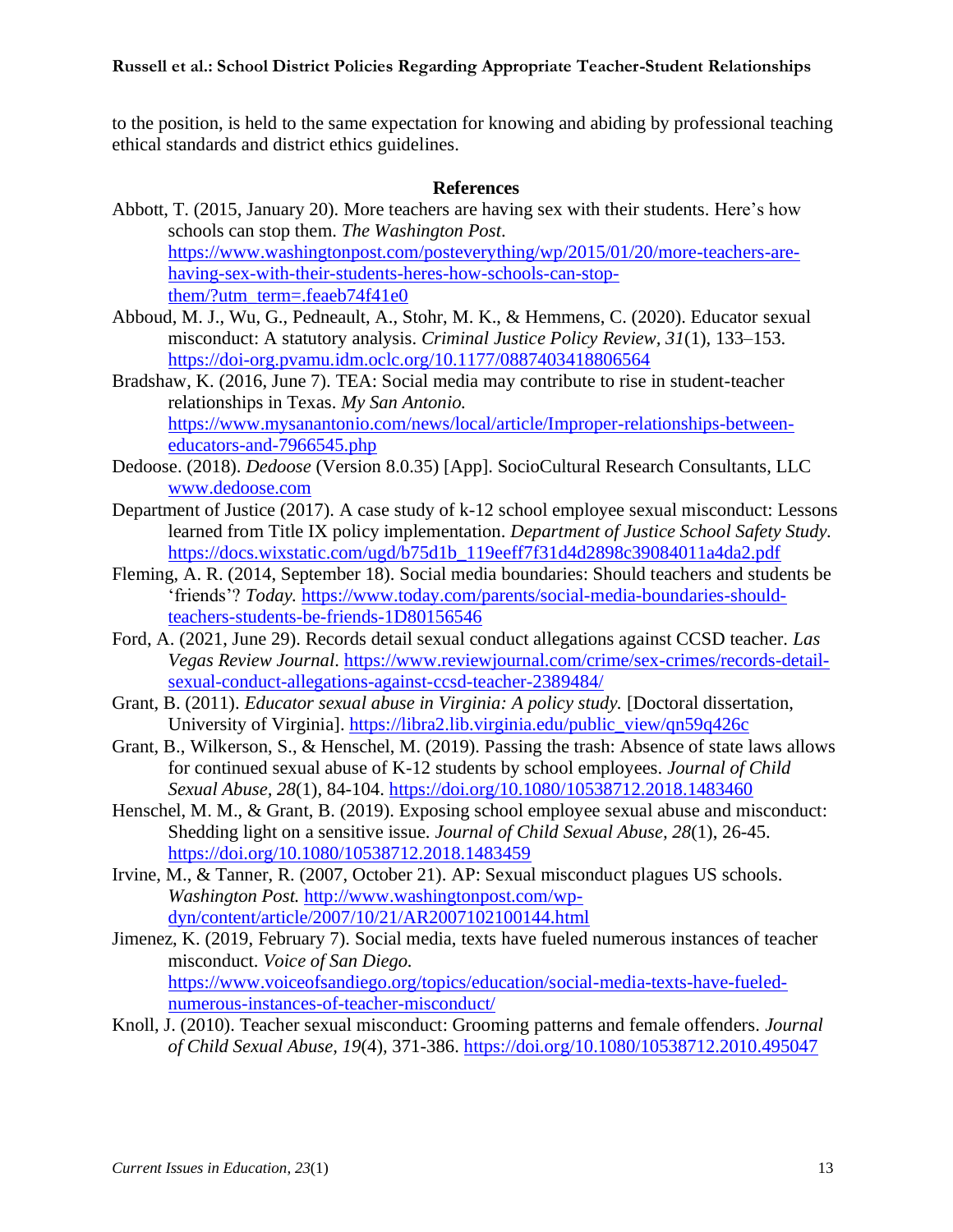- Lupiani, J. (2019, April 17). High school teacher's arrest report details history of inappropriate behavior. *KTNV Las Vegas.* [https://www.ktnv.com/news/crime/high-school-teachers](https://www.ktnv.com/news/crime/high-school-teachers-arrest-report-details-history-of-inappropriate-behavior)[arrest-report-details-history-of-inappropriate-behavior](https://www.ktnv.com/news/crime/high-school-teachers-arrest-report-details-history-of-inappropriate-behavior)
- McAndrews, S. (2019, May 10). Washoe County school substitute teacher arrested on sex crime charge involving students. *Reno Gazette Journal.* [https://www.rgj.com/story/news/education/2019/05/10/wcsd-employee-wooster-coach](https://www.rgj.com/story/news/education/2019/05/10/wcsd-employee-wooster-coach-arrested-charge-sex-student/1168039001/)[arrested-charge-sex-student/1168039001/](https://www.rgj.com/story/news/education/2019/05/10/wcsd-employee-wooster-coach-arrested-charge-sex-student/1168039001/)
- McGlone, P. (2014, April 29). NJ School Boards Association updates recommendations on social media. *NJ.com.*  [https://www.nj.com/education/2014/04/nj\\_school\\_boards\\_assn\\_updates\\_model\\_policy\\_o](https://www.nj.com/education/2014/04/nj_school_boards_assn_updates_model_policy_on_social_media.html)
- [n\\_social\\_media.html](https://www.nj.com/education/2014/04/nj_school_boards_assn_updates_model_policy_on_social_media.html) McNeil, E. (2016, April 5). Sex-misconduct cases renew concerns about teacher-student texting, 'friending.' *Education Week.*  [https://blogs.edweek.org/teachers/teaching\\_now/2016/04/restricting\\_teacher](https://blogs.edweek.org/teachers/teaching_now/2016/04/restricting_teacher-student_communication_to_prevent_sexual_misconduct.html)student communication to prevent sexual misconduct.html
- Quinn, R. (2018, September 24). Ex-teacher 'didn't know' sex with student was a crime. *Newser.*  [https://www.newser.com/story/265021/letourneau-i-didnt-know-sex-with-12-year-old](https://www.newser.com/story/265021/letourneau-i-didnt-know-sex-with-12-year-old-was-illegal.html)[was-illegal.html](https://www.newser.com/story/265021/letourneau-i-didnt-know-sex-with-12-year-old-was-illegal.html)
- Reilly, S. (2016, February 14). Broken discipline tracking systems let teachers flee troubled pasts. *USAToday.* [https://www.usatoday.com/story/news/2016/02/14/broken](https://www.usatoday.com/story/news/2016/02/14/broken-disciplinetracking-system-lets-teachers-with-misconduct-records-back-in-classroom/79999634/)[disciplinetracking-system-lets-teachers-with-misconduct-records-back-in](https://www.usatoday.com/story/news/2016/02/14/broken-disciplinetracking-system-lets-teachers-with-misconduct-records-back-in-classroom/79999634/)[classroom/79999634/](https://www.usatoday.com/story/news/2016/02/14/broken-disciplinetracking-system-lets-teachers-with-misconduct-records-back-in-classroom/79999634/)
- Robert, C. E., & Thompson, D. P. (2019). Educator sexual misconduct and Texas educator discipline database construction. *Journal of Child Sexual Abuse, 28*(1), 7-25. <https://doi.org/10.1080/10538712.2018.1476999>
- Shakeshaft, C. (2013). Know the warning signs of educator sexual misconduct. *The Phi Delta Kappan, 94*(5), 8–13.
- Shakeshaft, C. (2004). Educator sexual misconduct: A synthesis of existing literature. *U.S. Department of Education.* <https://files.eric.ed.gov/fulltext/ED483143.pdf>
- Shoro, M. (2019, February 18). Former Clark County substitute teacher sentenced to probation. *Las Vegas Review Journal.* [https://www.reviewjournal.com/crime/courts/former-clark](https://www.reviewjournal.com/crime/courts/former-clark-county-substitute-teacher-sentenced-to-probation-1599843/)[county-substitute-teacher-sentenced-to-probation-1599843/](https://www.reviewjournal.com/crime/courts/former-clark-county-substitute-teacher-sentenced-to-probation-1599843/)
- Sonner, S. (2019, March 16). Victims in teacher sex case suing Nevada school district. *Reno Gazette Journal. [https://www.rgj.com/story/news/2019/03/16/victims-sue-school-district](https://www.rgj.com/story/news/2019/03/16/victims-sue-school-district-teacher-sex-case/3191951002/)[teacher-sex-case/3191951002/](https://www.rgj.com/story/news/2019/03/16/victims-sue-school-district-teacher-sex-case/3191951002/)*
- State of Nevada Department of Education (2019). *Nevada Schools and District Information.* [http://www.doe.nv.gov/Schools\\_Districts/Nevada\\_Schools\\_and\\_District\\_Information/](http://www.doe.nv.gov/Schools_Districts/Nevada_Schools_and_District_Information/)
- Sullivan, J., & Beech, A. (2002). Professional perpetrators: Sex offenders who use their employment to target and sexually abuse the children with whom they work. *Child Abuse Review, 11*(3), 153–167. <https://doi.org/10.1002/car.737>
- Texas Education Agency (2018, 2016). *Disciplinary actions taken against Texas educators.* [https://tea.texas.gov/Texas\\_Educators/Investigations/Disciplinary\\_Actions\\_Taken\\_agains](https://tea.texas.gov/Texas_Educators/Investigations/Disciplinary_Actions_Taken_against_Texas_Educators/) t Texas Educators/
- Torres-Cortez, R. (2019, January 17). *Police: Teacher arrested on lewdness counts involving teen student.* Retrieved from [https://lasvegassun.com/news/2019/jan/17/police-teacher](https://lasvegassun.com/news/2019/jan/17/police-teacher-arrested-on-lewdness-counts-involvi/)[arrested-on-lewdness-counts-involvi/](https://lasvegassun.com/news/2019/jan/17/police-teacher-arrested-on-lewdness-counts-involvi/)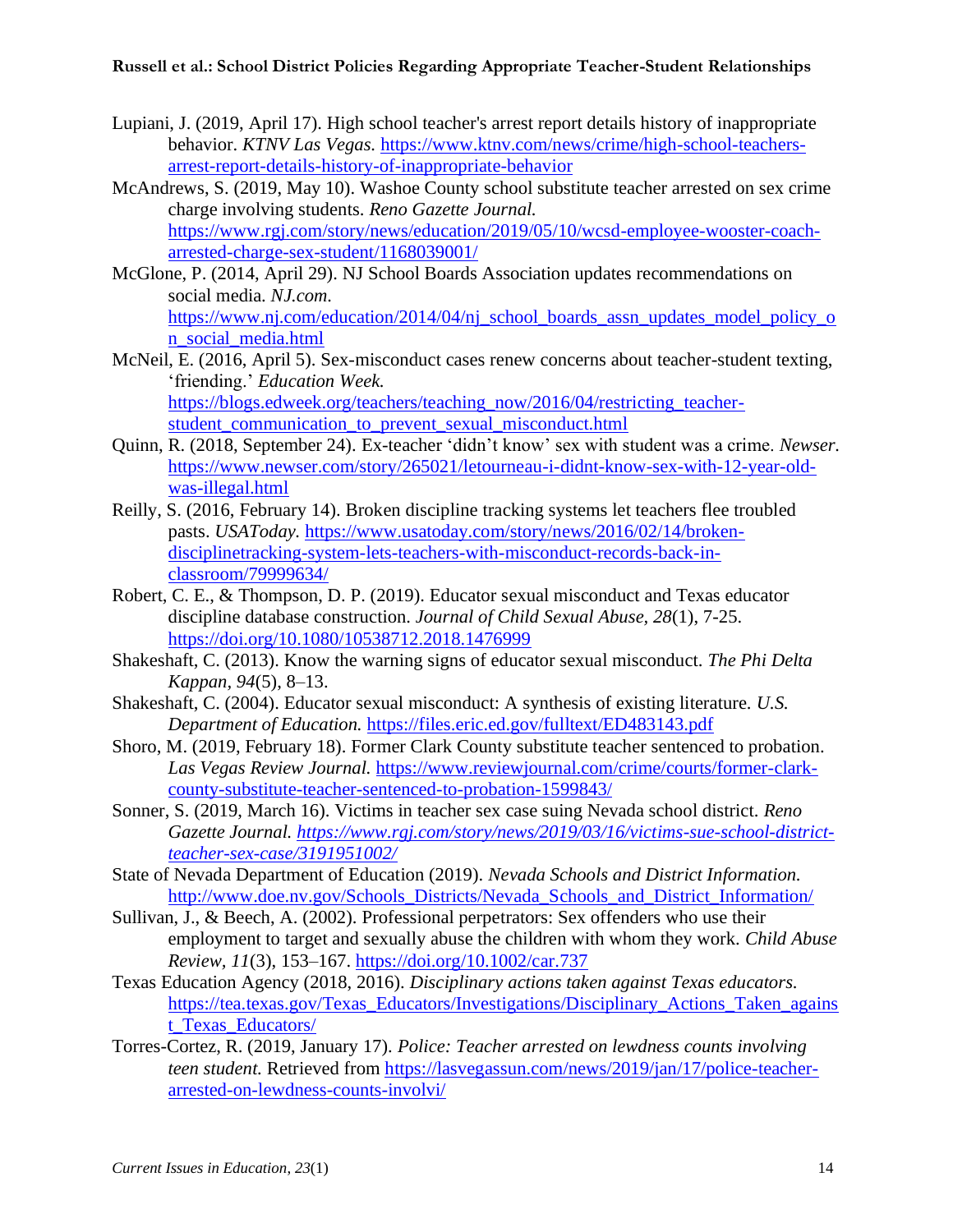- U. S. Government Accountability Office. [GAO]. (2014). *Federal agencies can better support state efforts to prevent and respond to sexual abuse by school personnel* (GAO-14-42). http://www.gao.gov
- Whitaker, I. (2015). 5 charged in 3 months: School District battles history of personnel violating students. *Las Vegas Sun.* [https://lasvegassun.com/news/2015/aug/24/5-charged-clark](https://lasvegassun.com/news/2015/aug/24/5-charged-clark-county-school-sexual-abuse-child/)[county-school-sexual-abuse-child/](https://lasvegassun.com/news/2015/aug/24/5-charged-clark-county-school-sexual-abuse-child/)
- Whitaker, I. (2016). Arrests prompt CCSD to study policies on contact between teachers, students. *Las Vegas Sun.* [https://lasvegassun.com/news/2016/apr/05/arrests](https://lasvegassun.com/news/2016/apr/05/arrests-prompt-ccsd-to-study-policies-on-contact-b/)[prompt-ccsd-to-study-policies-on-contact-b/](https://lasvegassun.com/news/2016/apr/05/arrests-prompt-ccsd-to-study-policies-on-contact-b/)
- Wurtele, S. K., Mathews, B., & Kenny, M. C. (2019). Keeping students out of harm's way: Reducing risks of educator sexual misconduct. *Journal of Child Sexual Abuse, 28*(2), 160-186. <https://doi.org/10.1080/10538712.2018.1486933>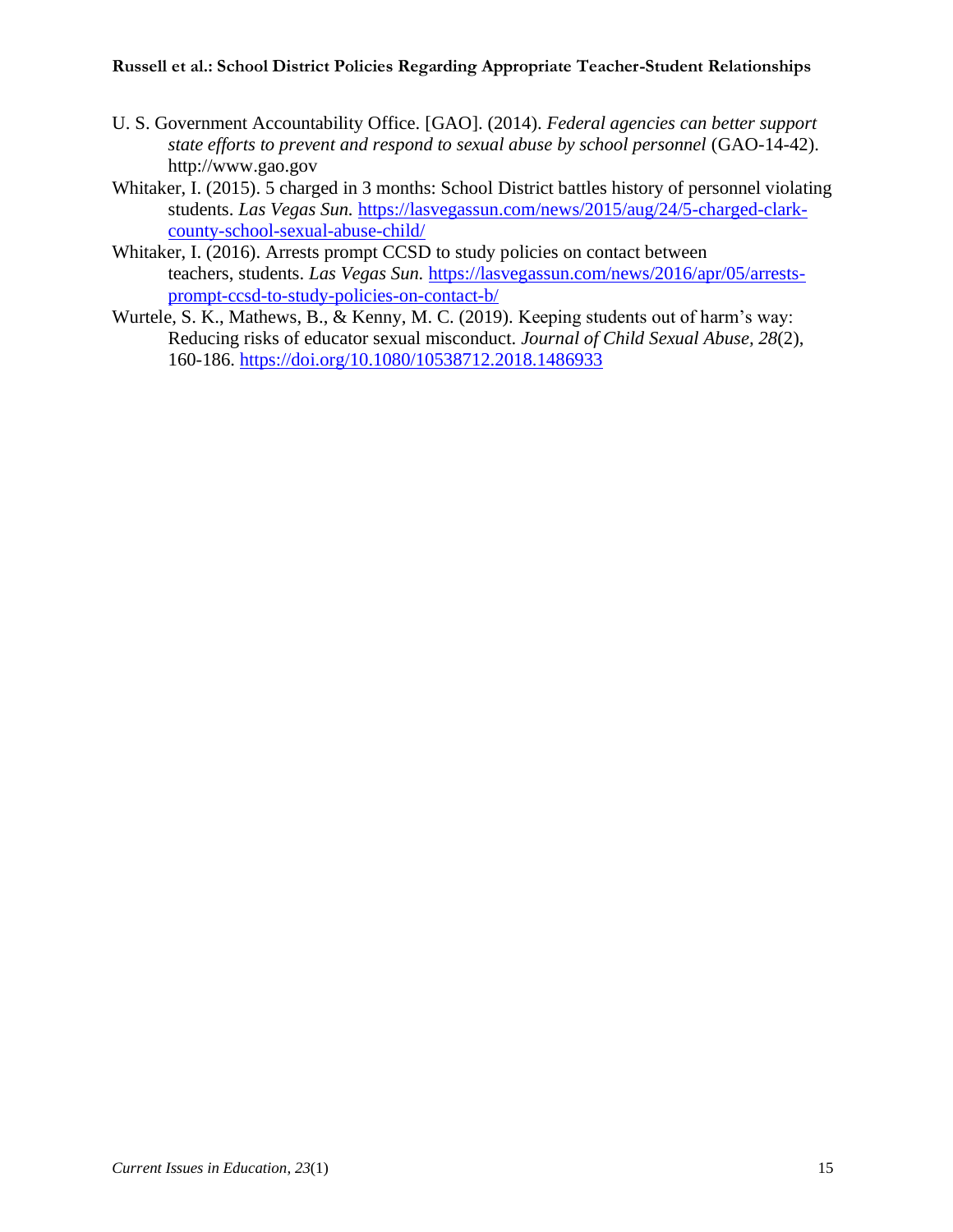### **Appendix A**

**NRS 200.364 Definitions.** As used in [NRS 200.364](https://www.leg.state.nv.us/nrs/nrs-200.html#NRS200Sec364) to [200.3788,](https://www.leg.state.nv.us/nrs/nrs-200.html#NRS200Sec3788) inclusive, unless the context otherwise requires:

- 1. "Forensic laboratory" has the meaning ascribed to it in [NRS 176.09117.](https://www.leg.state.nv.us/NRS/NRS-176.html#NRS176Sec09117)
- 2. "Forensic medical examination" has the meaning ascribed to it in [NRS 217.300.](https://www.leg.state.nv.us/NRS/NRS-217.html#NRS217Sec300)
- 3. "Genetic marker analysis" has the meaning ascribed to it in [NRS 176.09118.](https://www.leg.state.nv.us/NRS/NRS-176.html#NRS176Sec09118)
- 4. "Offense involving a pupil or child" means any of the following offenses:

(a) Sexual conduct between certain employees of a school or volunteers at a school and a pupil pursuant to [NRS 201.540.](https://www.leg.state.nv.us/NRS/NRS-201.html#NRS201Sec540)

(b) Sexual conduct between certain employees of a college or university and a student pursuant to [NRS 201.550.](https://www.leg.state.nv.us/NRS/NRS-201.html#NRS201Sec550)

(c) Sexual conduct between certain employees or contractors of or volunteers for an entity which provides services to children and a person under the care, custody, control or supervision of the entity pursuant to [NRS 201.555.](https://www.leg.state.nv.us/NRS/NRS-201.html#NRS201Sec555)

5. "Perpetrator" means a person who commits a sexual offense, an offense involving a pupil or child or sex trafficking.

6. "Sex trafficking" means a violation of subsection 2 of [NRS 201.300.](https://www.leg.state.nv.us/NRS/NRS-201.html#NRS201Sec300)

7. "Sexual assault forensic evidence kit" means the forensic evidence obtained from a forensic medical examination.

8. "Sexual offense" means any of the following offenses:

- (a) Sexual assault pursuant to [NRS 200.366.](https://www.leg.state.nv.us/nrs/nrs-200.html#NRS200Sec366)
- (b) Statutory sexual seduction pursuant to [NRS 200.368.](https://www.leg.state.nv.us/nrs/nrs-200.html#NRS200Sec368)

9. "Sexual penetration" means cunnilingus, fellatio, or any intrusion, however slight, of any part of a person's body or any object manipulated or inserted by a person into the genital or anal openings of the body of another, including sexual intercourse in its ordinary meaning. The term does not include any such conduct for medical purposes.

10. "Statutory sexual seduction" means ordinary sexual intercourse, anal intercourse or sexual penetration committed by a person 18 years of age or older with a person who is 14 or 15 years of age and who is at least 4 years younger than the perpetrator.

11. "Victim" means a person who is a victim of a sexual offense, an offense involving a pupil or child or sex trafficking.

12. "Victim of sexual assault" has the meaning ascribed to it in [NRS 217.280.](https://www.leg.state.nv.us/NRS/NRS-217.html#NRS217Sec280)

(Added to NRS by [1977, 1626;](https://www.leg.state.nv.us/Statutes/59th/Stats197707.html#Stats197707page1626) A [1979, 572;](https://www.leg.state.nv.us/Statutes/60th/Stats197903.html#Stats197903page572) [1991, 801;](https://www.leg.state.nv.us/Statutes/66th/Stats199104.html#Stats199104page801) [1995, 700;](https://www.leg.state.nv.us/Statutes/68th/Stats199504.html#Stats199504page700) [2009,](https://www.leg.state.nv.us/Statutes/75th2009/Stats200903.html#Stats200903page231)  [231,](https://www.leg.state.nv.us/Statutes/75th2009/Stats200903.html#Stats200903page231) [1296;](https://www.leg.state.nv.us/Statutes/75th2009/Stats200913.html#Stats200913page1296) [2013, 2426;](https://www.leg.state.nv.us/Statutes/77th2013/Stats201315.html#Stats201315page2426) [2015, 2234;](https://www.leg.state.nv.us/Statutes/78th2015/Stats201521.html#Stats201521page2234) [2017, 2316,](https://www.leg.state.nv.us/Statutes/79th2017/Stats201713.html#Stats201713page2316) [2887,](https://www.leg.state.nv.us/Statutes/79th2017/Stats201716.html#Stats201716page2887) [2888\)](https://www.leg.state.nv.us/Statutes/79th2017/Stats201716.html#Stats201716page2888)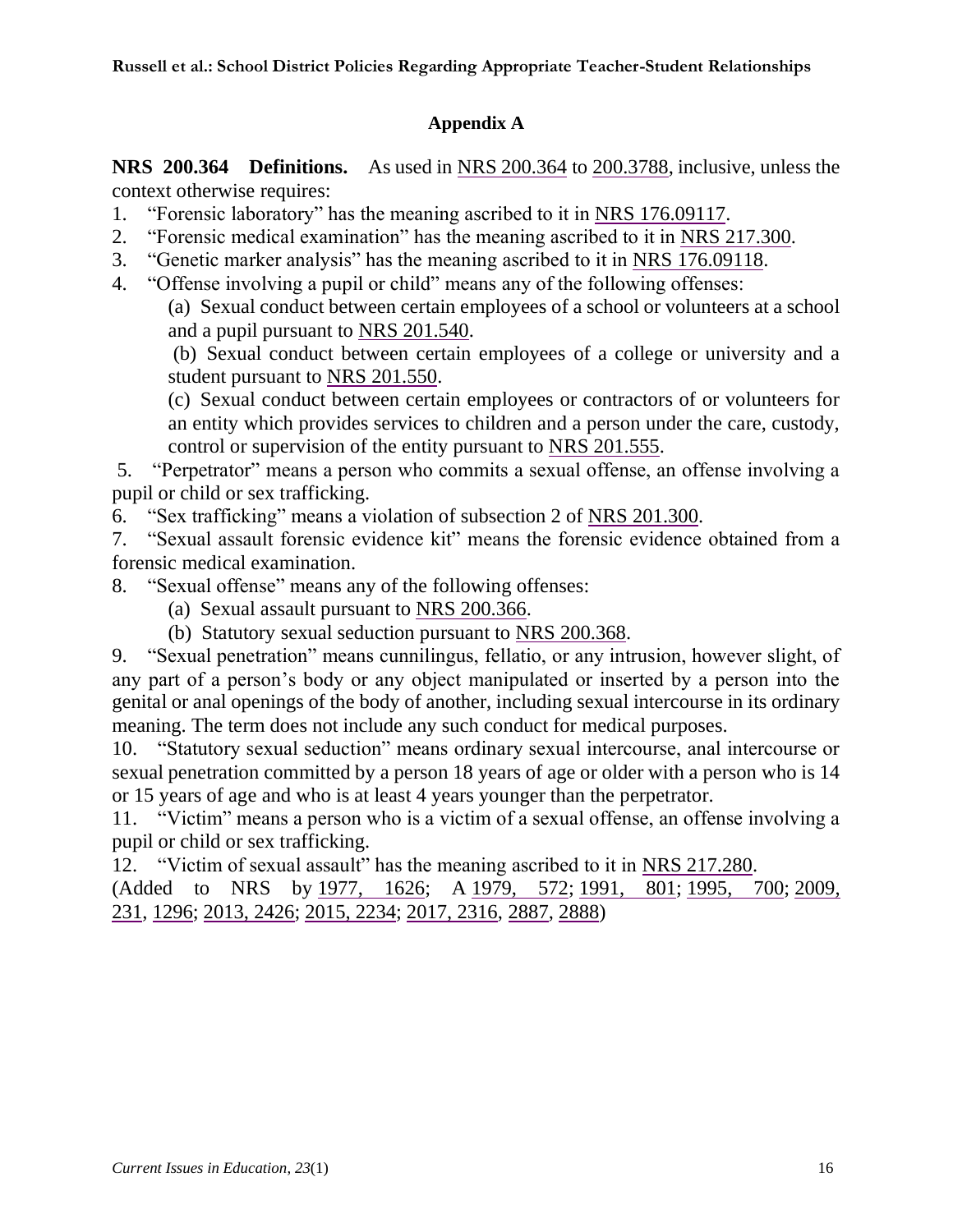### **NRS 201.540 Sexual conduct between certain employees of school or volunteers at school and pupil: Penalty; exception.**

1. Except as otherwise provided in subsection 2, a person who:

(a) Is 21 years of age or older;

(b) Is or was employed by a public school or private school in a position of authority or is or was volunteering at a public or private school in a position of authority; and

(c) Engages in sexual conduct with a pupil who is 16 years of age or older, who has not received a high school diploma, a general educational development certificate or an equivalent document and:

(1) Who is or was enrolled in or attending the public school or private school at which the person is or was employed or volunteering; or

(2) With whom the person has had contact in the course of performing his or her duties as an employee or volunteer,

 $\rightarrow$  is guilty of a category C felony and shall be punished as provided in [NRS 193.130.](https://www.leg.state.nv.us/NRS/NRS-193.html#NRS193Sec130)

2. The provisions of this section do not apply to a person who is married to the pupil at the time an act prohibited by this section is committed.

3. The provisions of this section must not be construed to apply to sexual conduct between two pupils.

(Added to NRS by [1997, 2522;](https://www.leg.state.nv.us/Statutes/69th/Stats199717.html#Stats199717page2522) A [2001, 703;](https://www.leg.state.nv.us/Statutes/71st/Stats200105.html#Stats200105page703) [2013, 2098;](https://www.leg.state.nv.us/Statutes/77th2013/Stats201313.html#Stats201313page2098) [2015, 1445,](https://www.leg.state.nv.us/Statutes/78th2015/Stats201513.html#Stats201513page1445) [2242;](https://www.leg.state.nv.us/Statutes/78th2015/Stats201521.html#Stats201521page2242) [2017, 2320\)](https://www.leg.state.nv.us/Statutes/79th2017/Stats201713.html#Stats201713page2320)

## **NRS 201.550 Sexual conduct between certain employees of college or university and student: Penalty; exception.**

1. Except as otherwise provided in subsection 3, a person who:

(a) Is 21 years of age or older;

(b) Is employed in a position of authority by a college or university; and

(c) Engages in sexual conduct with a student who is 16 years of age or older, who has not received a high school diploma, a general educational development certificate or an equivalent document and who is enrolled in or attending the college or university at which the person is employed,

 $\rightarrow$  is guilty of a category C felony and shall be punished as provided in [NRS 193.130.](https://www.leg.state.nv.us/NRS/NRS-193.html#NRS193Sec130)

2. For the purposes of subsection 1, a person shall be deemed to be employed in a position of authority by a college or university if the person is employed as:

(a) A teacher, instructor or professor;

- (b) An administrator; or
- (c) A head or assistant coach.

3. The provisions of this section do not apply to a person who is married to the student at the time an act prohibited by this section is committed.

4. The provisions of this section must not be construed to apply to sexual conduct between two students.

(Added to NRS by [1997, 2523;](https://www.leg.state.nv.us/Statutes/69th/Stats199717.html#Stats199717page2523) A [2015, 1446;](https://www.leg.state.nv.us/Statutes/78th2015/Stats201513.html#Stats201513page1446) [2017, 2321\)](https://www.leg.state.nv.us/Statutes/79th2017/Stats201713.html#Stats201713page2321)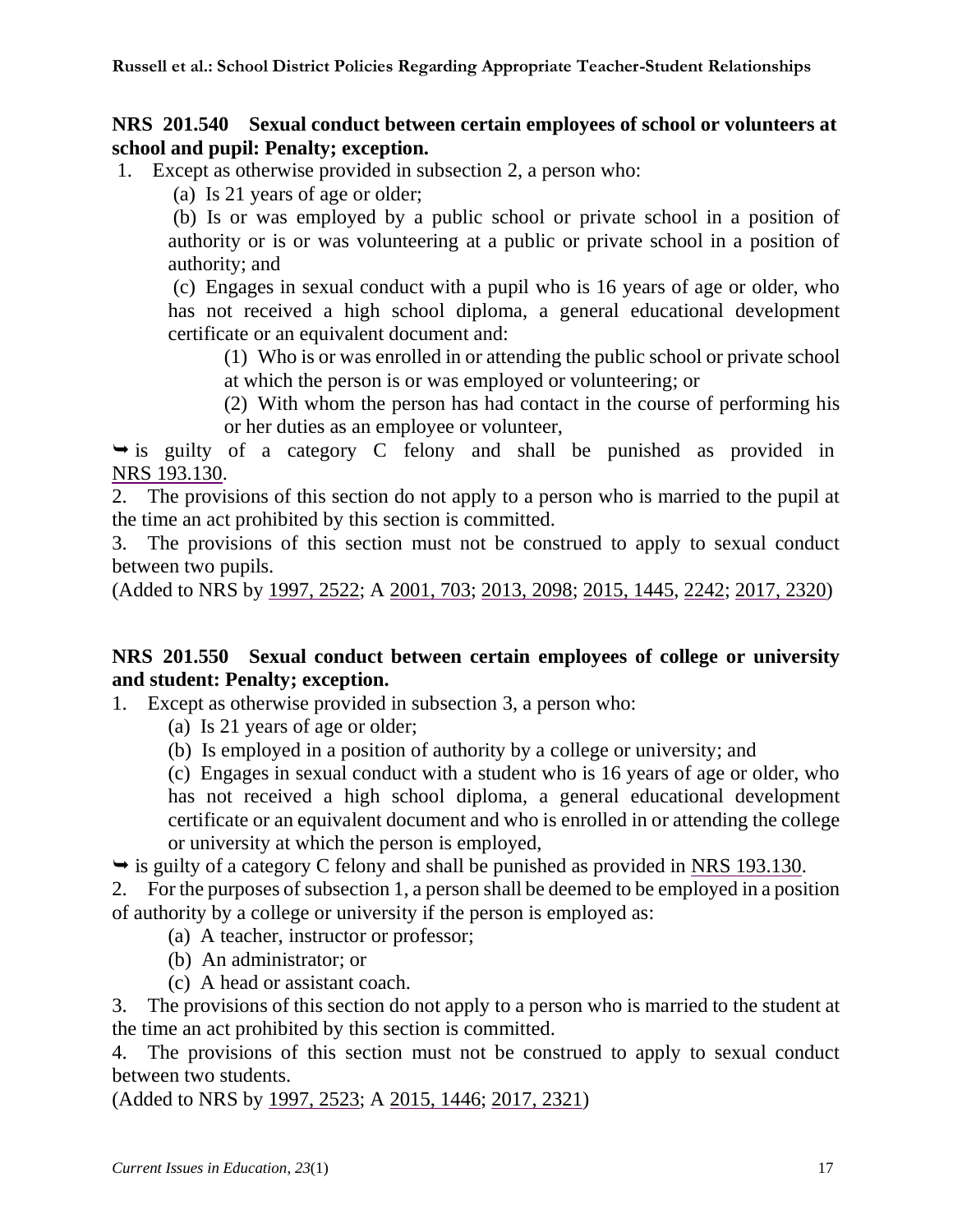## **Appendix B**

## **Table 2**  *Example Codes, Definitions, and Excerpts*

|                                                               | <b>Definition</b>                                                                                                                                                                                                                | <b>Example Policies</b>                                                                                                                                                                                                                                                                                                                                                                                                                                                                                                                                                                                | <b>Frequency</b><br>of Theme<br>n(%) |
|---------------------------------------------------------------|----------------------------------------------------------------------------------------------------------------------------------------------------------------------------------------------------------------------------------|--------------------------------------------------------------------------------------------------------------------------------------------------------------------------------------------------------------------------------------------------------------------------------------------------------------------------------------------------------------------------------------------------------------------------------------------------------------------------------------------------------------------------------------------------------------------------------------------------------|--------------------------------------|
| <b>General Sexual</b><br><b>Harassment</b><br><b>Policies</b> | Any broad policy<br>language regarding<br>the prohibition of<br>sexual harassment<br>within the district.<br>Statements usually<br>relate to ALL<br>members of the<br>district; teachers,<br>staff, students,<br>volunteers, etc | In compliance with Title IX, [this] School<br>District prohibits sex discrimination,<br>including sexual harassment. No student on<br>the basis of sex will be excluded from<br>participation in, denied the benefits of, or be<br>subjected to discrimination under any<br>educational program or activity conducted<br>by the District. The District will treat its<br>students without discrimination on the basis<br>of sex as this pertains to admission, course<br>offerings, athletics, counseling, employment<br>assistance, and extracurricular activities                                    | 17<br>$(100\%)$                      |
| Definitions                                                   | Specific language<br>defining "sexual<br>harassment."                                                                                                                                                                            | "Sexual Harassment" is defined as sexual<br>advances, requests for sexual favors, and<br>other verbal or physical conduct of a sexual<br>nature that:<br>g. explicitly or implicitly bases an<br>educational decision on the student's<br>submission to such advances, requests and<br>other conduct; or<br>h. that is sufficiently severe, persistent,<br>or pervasive to create a hostile or abusive<br>educational environment for the student                                                                                                                                                      | 12<br>$(70.6\%)$                     |
| Examples                                                      | Specific examples<br>provided for what<br>"sexual harassment"<br>is. Examples often<br>talk about<br>inappropriate<br>behaviors, unwanted<br>sexual advances,<br>request for sexual<br>favors, etc                               | "Sexual harassment includes, but is not<br>limited to:<br>Making unsolicited written, verbal,<br>a)<br>physical, and/or visual contact with<br>sexual overtones. (Written<br>examples: suggestive or obscene<br>letters, notes, or invitations. Verbal<br>examples: derogatory comments,<br>slurs, jokes, or epithets. Physical<br>examples: assault, touching,<br>impeding or blocking movement.<br>Visual examples: leering, gestures,<br>display of sexually suggestive<br>objects or pictures, cartoons, or<br>posters.)<br>b) Continuing to express sexual<br>interests after being informed that | 14<br>(82.3%)                        |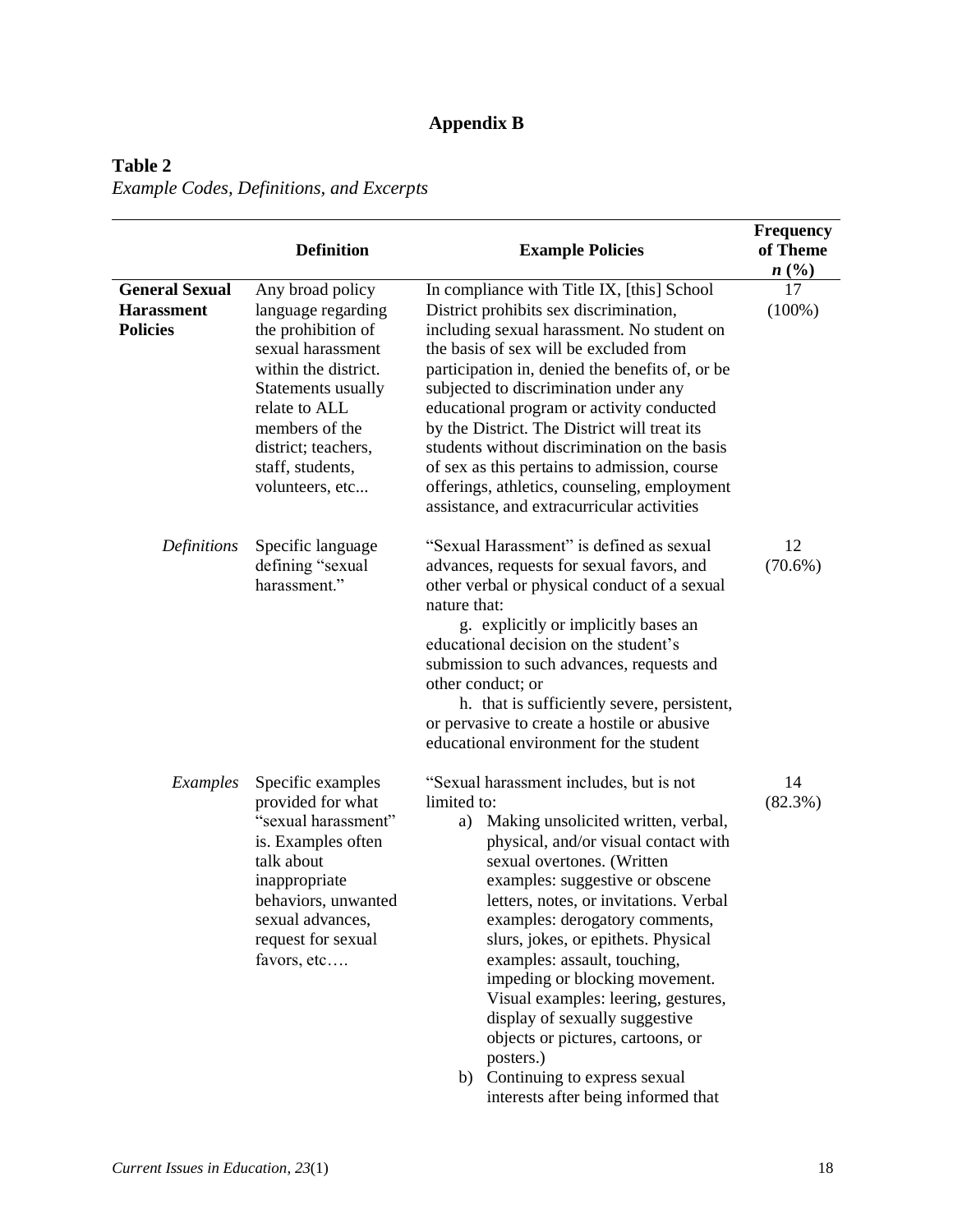|                             | <b>Definition</b>                                                                                                                                                                                       | <b>Example Policies</b>                                                                                                                                                                                                                                                                                                                                                                                                                                                                                                                                                                                                                                                                                                                                                                                                                                                                           | <b>Frequency</b><br>of Theme<br>n(%) |
|-----------------------------|---------------------------------------------------------------------------------------------------------------------------------------------------------------------------------------------------------|---------------------------------------------------------------------------------------------------------------------------------------------------------------------------------------------------------------------------------------------------------------------------------------------------------------------------------------------------------------------------------------------------------------------------------------------------------------------------------------------------------------------------------------------------------------------------------------------------------------------------------------------------------------------------------------------------------------------------------------------------------------------------------------------------------------------------------------------------------------------------------------------------|--------------------------------------|
|                             |                                                                                                                                                                                                         | the interest is unwelcome.<br>(Reciprocal attraction is not<br>considered sexual harassment.)<br>Making reprisals, threats of reprisal,<br>c)<br>or implied threats of reprisal<br>following a negative response. For<br>example, either implying or actually<br>withholding support for an<br>appointment, promotion, or change<br>of assignment suggesting a poor<br>performance report will be prepared<br>or suggesting probation will be<br>failed.<br>$\rm d$<br>Engaging in implicit or explicit<br>coercive sexual behavior which is<br>used to control, influence, or affect<br>the career, salary, and/or work<br>environment of another employee.<br>Offering favors or employment<br>e)<br>benefits, such as promotions,<br>favorable performance evaluation,<br>favorable assigned duties or shifts,<br>recommendations, reclassifications,<br>etc., in exchange for sexual favors." |                                      |
| Reporting                   | Statement that<br>includes instructions<br>for how to report<br>suspected/experienced<br>sexual assault OR<br>who to report to.                                                                         | Sexual harassment or misconduct directed at<br>a staff member may be reported to the staff<br>member's first level supervisor who is not<br>involved in the alleged harassment; the<br>District's Civil Rights Compliance Director /<br>Title IX Coordinator; the Department of<br>Labor Relations; or a school police or local<br>law enforcement officer.<br>ii. Staff complaints may also be filed with<br>the Nevada Equal Rights Commission<br>(NERC) or the U.S. Equal Employment<br>Opportunity Commission (EEOC).                                                                                                                                                                                                                                                                                                                                                                         | 15<br>$(88.2\%)$                     |
| <b>Student</b><br>Reporting | Policy language<br>specifically directing<br>students how to report<br>sexual assault they<br>have experienced or<br>how to report if one<br>suspects that a student<br>has been sexually<br>assaulted. | Sexual harassment or misconduct directed at<br>a student may be reported by any individual<br>using the District's online reporting tool<br>[website name]; to a counselor,<br>administrator, teacher or any other District<br>staff member; to [name], the District's Civil<br>Rights Compliance Director/Title IX<br>Coordinator [email address]; or to a school<br>police or local law enforcement officer.                                                                                                                                                                                                                                                                                                                                                                                                                                                                                    | 17<br>$(100\%)$                      |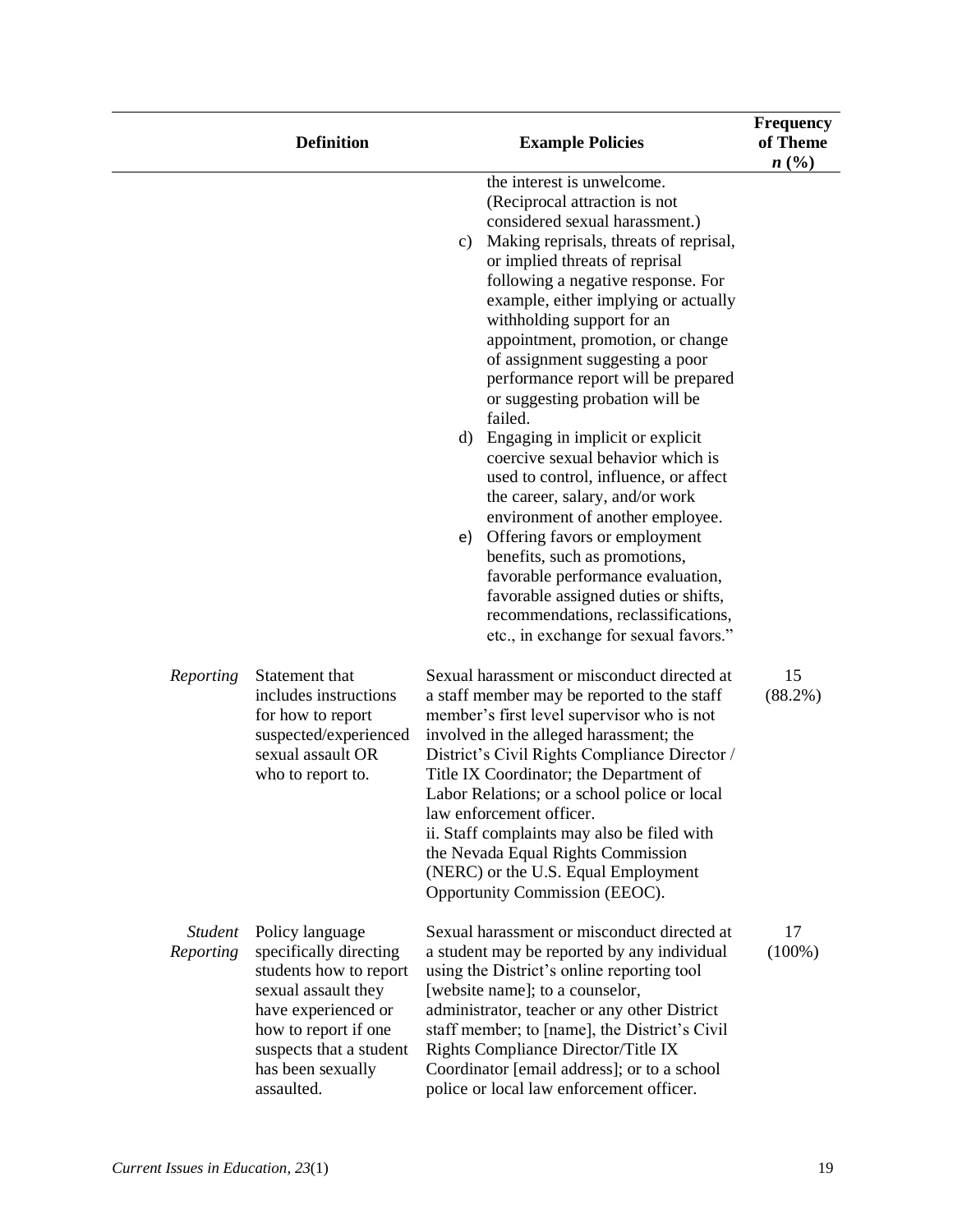|                                                 | <b>Definition</b>                                                                                                                                                                                                                                                                                                    | <b>Example Policies</b>                                                                                                                                                                                                                                                                                        | <b>Frequency</b><br>of Theme<br>n(%) |
|-------------------------------------------------|----------------------------------------------------------------------------------------------------------------------------------------------------------------------------------------------------------------------------------------------------------------------------------------------------------------------|----------------------------------------------------------------------------------------------------------------------------------------------------------------------------------------------------------------------------------------------------------------------------------------------------------------|--------------------------------------|
| <b>Sexual</b><br>Harassment-<br><b>Students</b> | Policy language that<br>specifically refers to<br>sexual harassment of<br>students by staff,<br>employees, etc.<br>These codes are not<br>used when it is just a<br>broad review of<br>sexual assault<br>regarding district<br>employees but rather,<br>MUST be specific to<br>the sexual harassment<br>of students. | The District prohibits and will not tolerate<br>any form of sexual misconduct (including<br>sexual abuse, sexual molestation, and sexual<br>harassment) toward students on the part of<br>District employees, administrators, officials,<br>volunteers, or third parties.                                      | 17<br>$(100\%)$                      |
| Age                                             | Policy language<br>within the sexual<br>harassment policies<br>that mention age or<br>minor-status of<br>students                                                                                                                                                                                                    | Staff and volunteers are prohibited from<br>soliciting a romantic, intimate, or sexual<br>relationship with a current District student or<br>a graduate of a school within the District for<br>one (1) year after the student's graduation,<br>regardless of the student's age.                                | 12<br>$(70.6\%)$                     |
| Power                                           | Policy language that<br>mentions the power<br>differential between<br>teachers and students<br>or the authority that<br>teachers have over<br>students.                                                                                                                                                              | It is unlawful for a person employed in a<br>position of authority (teacher/instructor,<br>administrator, coach or paraprofessional or<br>auxiliary non-professional employee who<br>assists licensed personnel) by a public or<br>private school from engaging in sexual<br>conduct with a pupil.             | $\overline{2}$<br>$(11.8\%)$         |
| Law Describe                                    | Anytime the policy<br>describes or explains<br>specific laws that may<br>relate to sexual<br>misconduct of a<br>student including<br>those preventing<br>lewdness against a<br>child under 16, etc<br>(EXAMPLES: NRS<br>201.540, NRS<br>201.230, NRS.<br>200.366, NRS<br>200.368, NRS<br>201.560)                    | Any conduct or communication that is<br>immoral conduct within the meaning of<br>NRS391.311(4) including but not limited to<br>sexual assault, statutory sexual seduction,<br>incest, commission of certain sexual acts in<br>public, open or gross lewdness, indecent<br>exposure, and lewdness with a minor. | 10<br>$(58.9\%)$                     |
| Laws - Reference                                | This is coded for<br>anytime the policy                                                                                                                                                                                                                                                                              | See NRS 201.540                                                                                                                                                                                                                                                                                                | 8<br>(47%)                           |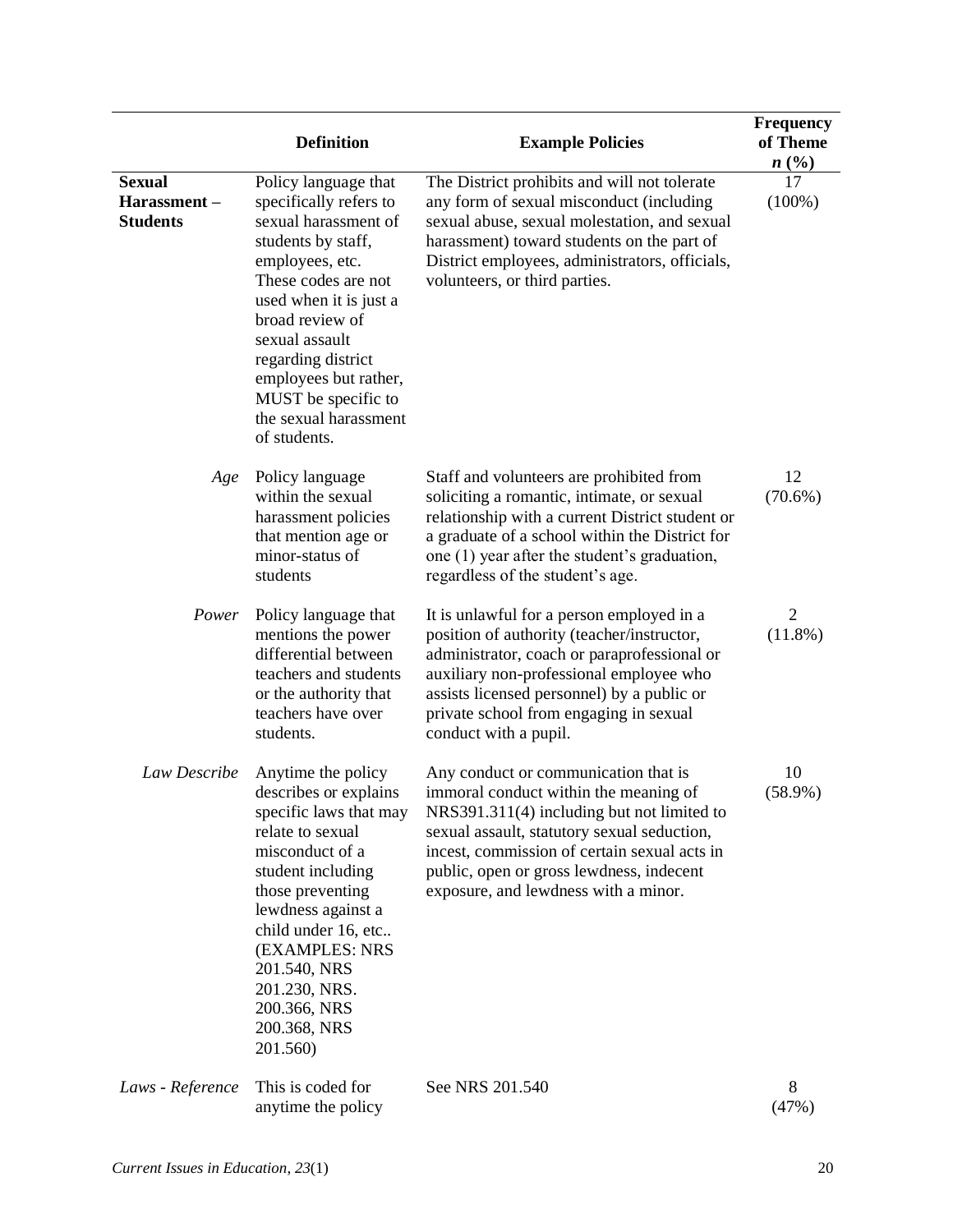|                                                     | <b>Definition</b>                                                                                                                                                                                                                                                                                                       | <b>Example Policies</b>                                                                                                                                                                                                                                                                                                                                                                                                    | <b>Frequency</b><br>of Theme<br>n(%) |
|-----------------------------------------------------|-------------------------------------------------------------------------------------------------------------------------------------------------------------------------------------------------------------------------------------------------------------------------------------------------------------------------|----------------------------------------------------------------------------------------------------------------------------------------------------------------------------------------------------------------------------------------------------------------------------------------------------------------------------------------------------------------------------------------------------------------------------|--------------------------------------|
|                                                     | refers to laws that<br>may relate to sexual<br>misconduct of<br>students.<br>(EXAMPLES: NRS<br>201.540, NRS<br>201.230, NRS<br>200.366, NRS<br>200.368, NRS<br>201.560)                                                                                                                                                 |                                                                                                                                                                                                                                                                                                                                                                                                                            |                                      |
| Teacher Law -<br>Describe                           | Specific statement<br>indicating that<br>relationships between<br>teachers and students<br>are a violation of the<br>state law. Use this<br>code if they<br>specifically outline<br>the illegality of this<br>type of relationship<br>(not just reference the<br>law itself without<br>explaining it).<br>(NRS 201.540) | The District acknowledges the applicability<br>of criminal statutes relating to sexual<br>conduct toward a student, including NRS<br>201.540, which indicates that it is a felony<br>for a teacher, administrator, coach, volunteer<br>or teacher's aide or auxiliary nonprofessional<br>employee who assists with instruction or<br>supervision of pupils, to engage in sexual<br>conduct with pupils ages 14 through 17. | 10<br>$(58.8\%)$                     |
| Teacher Law -<br>Reference                          | This is coded for<br>anything the policy<br>refers to the law<br>regarding<br>relationships between<br>teachers and their<br>students by policy<br>name (NRS 201.540).                                                                                                                                                  | See NRS 201.540                                                                                                                                                                                                                                                                                                                                                                                                            | 8<br>(47%)                           |
| <b>Sexual</b><br>Harassment-<br><b>Consequences</b> | This is any statement<br>that broadly outlines<br>or explains the<br>potential<br>consequences and/or<br>punishments one<br>might incur for<br>violating the sexual<br>harassment policy.                                                                                                                               | If it is determined that illegal harassment has<br>occurred, the District will take remedial<br>action commensurate with the severity of the<br>offense. This remedial action may include,<br>but is not limited to, verbal and/or written<br>reprimands, counseling, transfers, suspension<br>without pay, and/or termination. Action will<br>also be taken to defer any future harassment                                | 15<br>$(88.2\%)$                     |
| <b>Authorities</b>                                  | Mention that sexual<br>harassment of<br>students will be                                                                                                                                                                                                                                                                | As required by NRS 432B.220, in situations<br>where there is reasonable cause to believe<br>that a child has been abused or neglected, a                                                                                                                                                                                                                                                                                   | 1<br>$(5.8\%)$                       |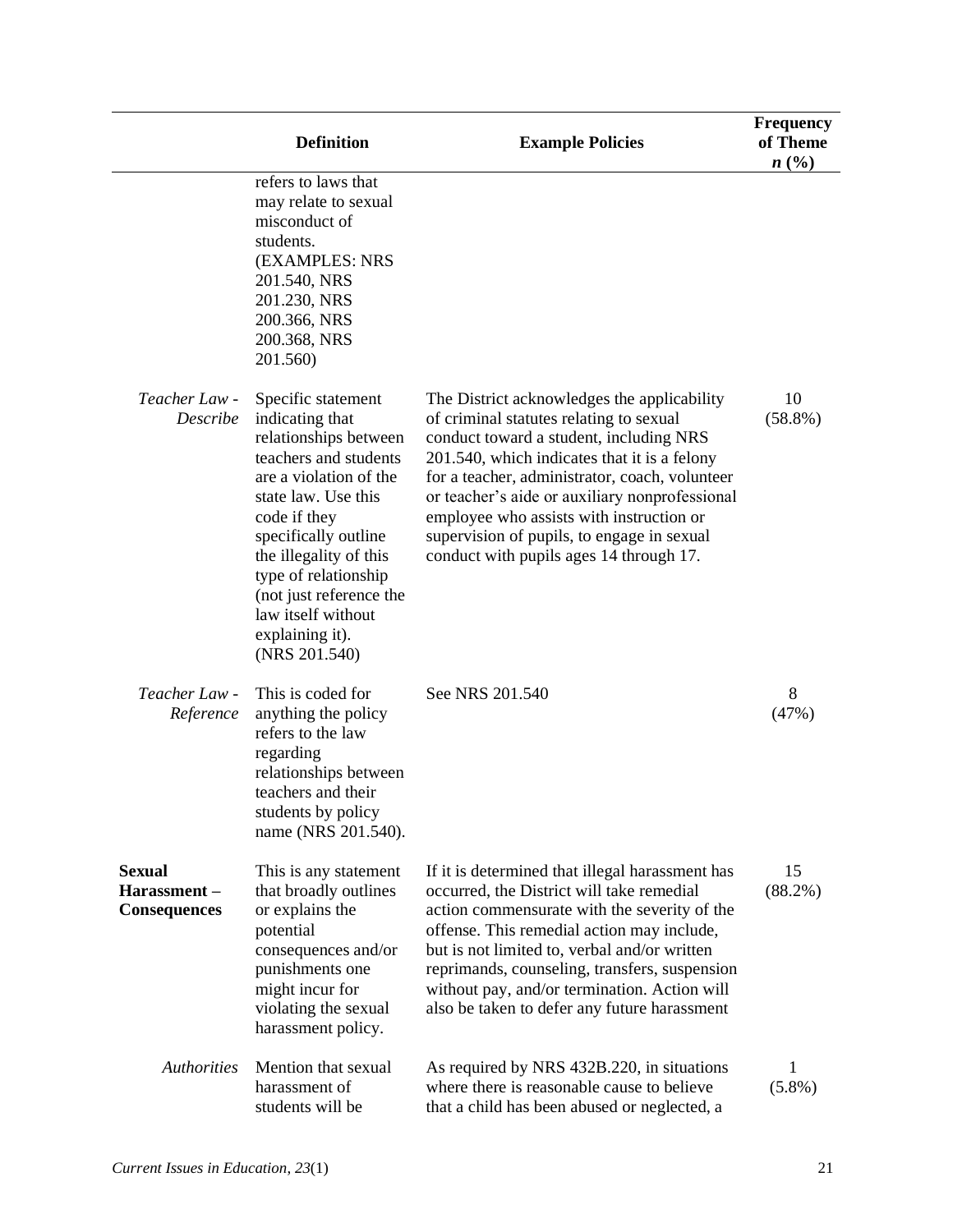|                       | <b>Definition</b>                                                                                                                                                              | <b>Example Policies</b>                                                                                                                                                                                                                                                                                                                                                                                                                           | <b>Frequency</b><br>of Theme<br>n(%) |
|-----------------------|--------------------------------------------------------------------------------------------------------------------------------------------------------------------------------|---------------------------------------------------------------------------------------------------------------------------------------------------------------------------------------------------------------------------------------------------------------------------------------------------------------------------------------------------------------------------------------------------------------------------------------------------|--------------------------------------|
|                       | reported to the<br>appropriate<br>authorities by the<br>school.                                                                                                                | school administrator, teacher, librarian, or<br>counselor must report this to child welfare<br>services or a law enforcement agency within<br>24 hours.                                                                                                                                                                                                                                                                                           |                                      |
| License               | Policy language<br>indicating that<br>employees and<br>teachers will<br>experience potential<br>loss of teacher license<br>if they violate the<br>sexual harassment<br>policy. | If the employee is the holder of a license<br>issued pursuant to chapter 391 of NRS, may<br>recommend to the board of trustees of the<br>school district that the board submit a<br>recommendation to the State Board for the<br>suspension or revocation of the license.                                                                                                                                                                         | 1<br>$(5.8\%)$                       |
| <b>Suspension</b>     | Policy language<br>indicating that<br>employees and<br>teachers may<br>experience potential<br>suspension if they<br>violate the sexual<br>harassment policy.                  | Any school district action taken pursuant to<br>this policy will be consistent with<br>requirements of applicable collective<br>bargaining agreements, Nevada Revised<br>Statutes and [] School District policies.<br>The [] County School District will take<br>such disciplinary action it deems necessary<br>and appropriate, including warning,<br>suspension, or immediate discharge to end<br>sexual harassment and prevent its recurrence. | 4<br>(23.5%)                         |
| <b>Termination</b>    | Statement indicating<br>that employees and<br>teachers may<br>experience potential<br>termination if they<br>violate the sexual<br>harassment policy.                          | Subject to discipline, up to and including<br>dismissal.                                                                                                                                                                                                                                                                                                                                                                                          | 10<br>(58.8%                         |
| Retaliation           | Statement regarding<br>the prohibition of<br>retaliation against<br>someone who reports<br>sexual harassment.                                                                  | The District will not tolerate any form of<br>retaliation toward any person who reports<br>alleged sexual misconduct in good faith,<br>assists another in filing a complaint, or<br>provides truthful statements during an<br>investigation                                                                                                                                                                                                       | 11<br>$(64.7\%)$                     |
| <b>Network Policy</b> | Policy language<br>specifically around<br>network policy (e.g.,<br>using resources for<br>school related<br>purposed only). This<br>code is specific to the                    | It shall be the responsibility of all staff to<br>educate, supervise and monitor appropriate<br>usage of the online computer network and<br>access to the Internet in accordance with this<br>policy, CIPA, the Neighborhood Children's<br>Internet Protection Act, and the Protecting<br>Children in the 21st Century Act.                                                                                                                       | 16<br>$(94.1\%)$                     |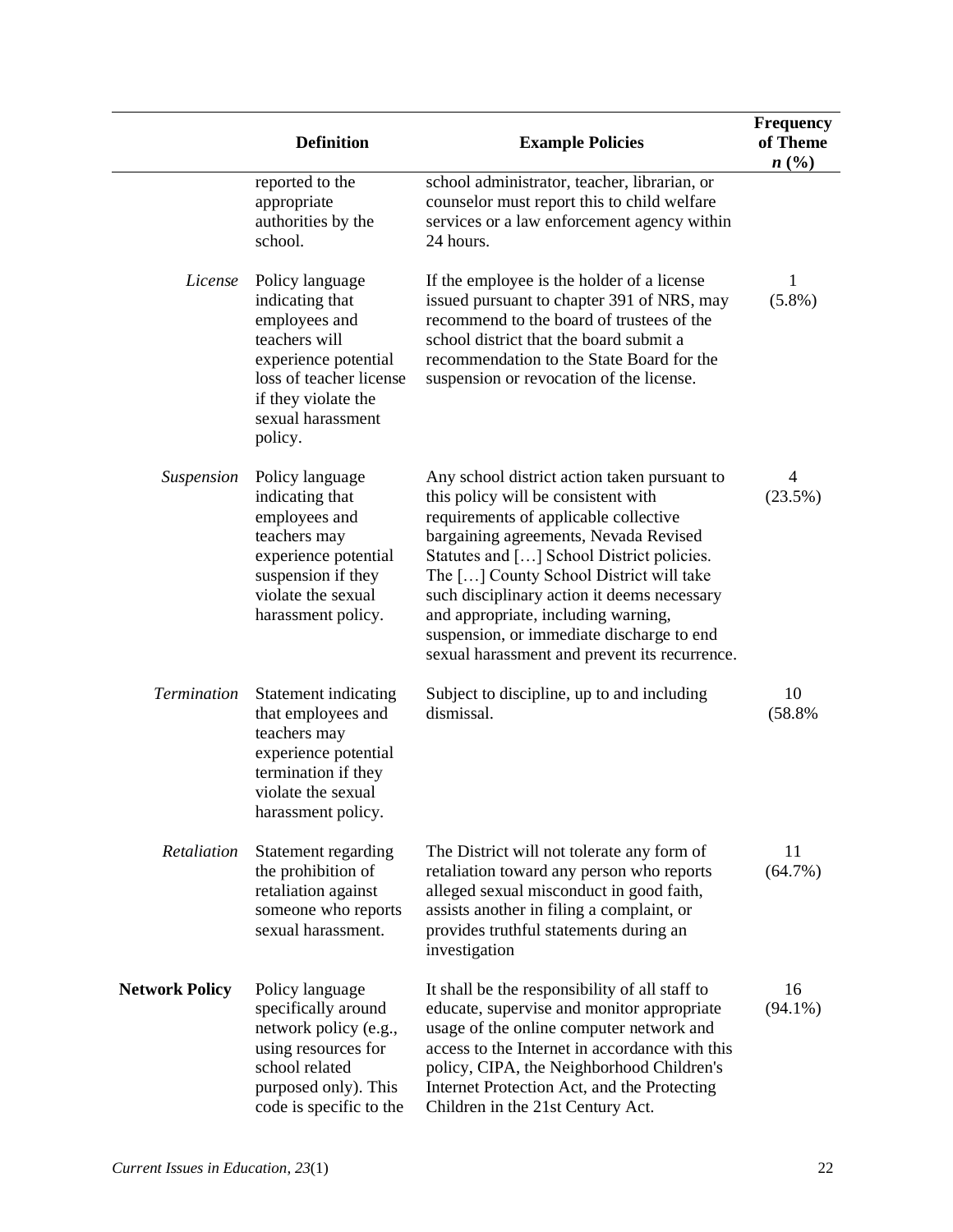|                                      | <b>Definition</b>                                                                                                                                                                       | <b>Example Policies</b>                                                                                                                                                                                                                                                                                                                                                                                                                                                                            | <b>Frequency</b><br>of Theme<br>n(%) |
|--------------------------------------|-----------------------------------------------------------------------------------------------------------------------------------------------------------------------------------------|----------------------------------------------------------------------------------------------------------------------------------------------------------------------------------------------------------------------------------------------------------------------------------------------------------------------------------------------------------------------------------------------------------------------------------------------------------------------------------------------------|--------------------------------------|
|                                      | network/internet of<br>the district. This also<br>includes use of<br>district devices<br>(which usually use the<br>school district<br>network) including<br>cellphones, laptops,<br>etc |                                                                                                                                                                                                                                                                                                                                                                                                                                                                                                    |                                      |
| <b>Bullying</b>                      | Statement about the<br>prohibition of<br>bullying on district<br>networks specifically.                                                                                                 | Using a District technology resource to<br>actively engage in procuring or transmitting<br>material that is in violation of District<br>policies and regulations and/or applicable<br>state and federal laws and regulations, to<br>include those related to bullying, cyber-<br>bullying, harassment, discrimination or<br>hostile work environment                                                                                                                                               | 11<br>(64.7%)                        |
| <i><b>Obscenity</b></i>              | Statement about<br>prohibiting the<br>sending/receiving<br>obscene language<br>and/or images over<br>district networks<br>specifically.                                                 | Parents/legal guardians are encouraged to<br>provide proper guidance to students<br>regarding electronic communications,<br>including the use of the Internet, and the<br>importance of Internet safety, as well as<br>discouraging improper conduct such as:<br>Sending or displaying offensive messages or<br>pictures of themselves or others and/or<br>linking them to teachers, other staff or<br>students; Using obscene or vulgar language<br>toward teachers, staff or students;           | 14<br>(82.3%)                        |
| <b>Social Media</b><br><b>Policy</b> | Policy language that<br>generally refers to<br>appropriate<br>use/behavior of social<br>media.                                                                                          | Access to social media for individual use<br>during working hours is prohibited. This<br>policy extends to student teachers and<br>substitute teachers.                                                                                                                                                                                                                                                                                                                                            | 11<br>$(64.7\%)$                     |
| Friending                            | Specific language<br>around whether or not<br>the teachers & staff<br>may/may not<br>"friend," "follow," or<br>"add" their students<br>over social media<br>platforms.                  | Employees may be flattered when students<br>ask for access to social network sites or other<br>personal information; however, employees<br>are strongly discouraged from text<br>messaging using a personal phone number,<br>"friending" students on social media or<br>contacting students or parents/legal<br>guardians with personal email addresses.<br>Fraternization between employees and<br>students via the Internet is prohibited except<br>for legitimate email exchanges pertaining to | 3<br>(17.6%)                         |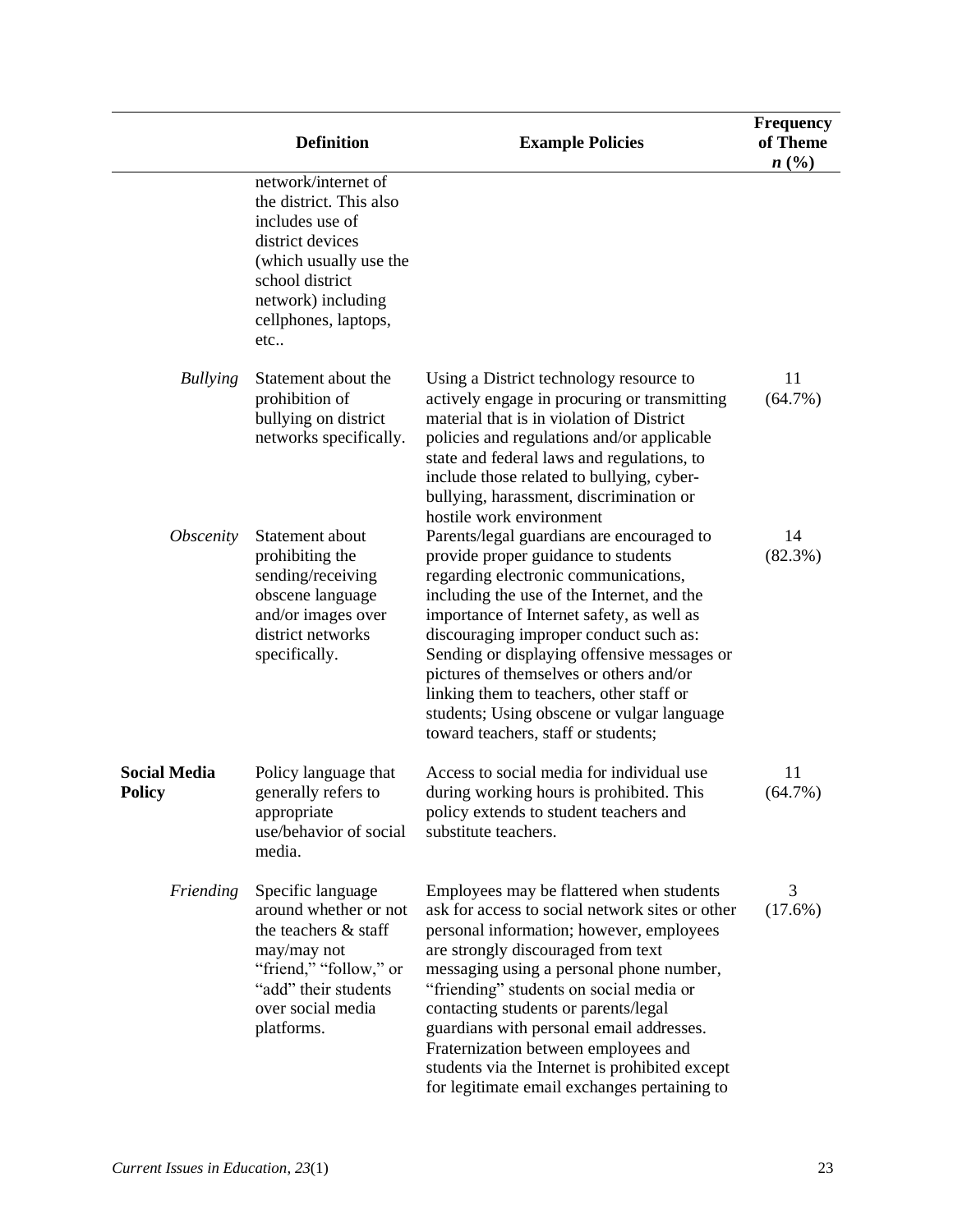|                                          | <b>Definition</b>                                                                                                                                                                       | <b>Example Policies</b>                                                                                                                                                                                                                                                                                                                                                                                                    | <b>Frequency</b><br>of Theme<br>n(%) |
|------------------------------------------|-----------------------------------------------------------------------------------------------------------------------------------------------------------------------------------------|----------------------------------------------------------------------------------------------------------------------------------------------------------------------------------------------------------------------------------------------------------------------------------------------------------------------------------------------------------------------------------------------------------------------------|--------------------------------------|
|                                          |                                                                                                                                                                                         | educational matters (such as class<br>assignments).                                                                                                                                                                                                                                                                                                                                                                        |                                      |
| Friending<br>Permitted                   | Statement that<br>encourages and/or<br>allows "friending,"<br>"following," and<br>"adding" of students<br>in certain scenarios.                                                         | n/a                                                                                                                                                                                                                                                                                                                                                                                                                        | $\mathbf{0}$                         |
| Friending<br>Prohibited                  | Statement that<br>prohibits "friending,"<br>"following," and<br>"adding" of students<br>regardless of the<br>situation.                                                                 | Employees must not "friend" or otherwise<br>connect current students to their personal<br>blog or social networking site.                                                                                                                                                                                                                                                                                                  | $\overline{2}$<br>$(11.8\%)$         |
| <b>Electronic</b><br>Communication       | Specific statement<br>regarding electronic<br>communication<br>between teachers and<br>students outside of<br>class. May relate to<br>communication over<br>emails, texts, apps,<br>etc | The District recognizes that technological<br>advances fast outpace the District's ability to<br>keep up. The District also acknowledges that<br>boundaries may be blurred between<br>acceptable and inappropriate behavior<br>between employees and students in this<br>arena, particularly for young teachers who<br>may have become accustomed to the use of<br>the latest technology to communicate with<br>professors | $\overline{2}$<br>$(11.8\%)$         |
| <b>Personal</b><br><b>Transportation</b> | Specific language<br>around the<br>transportation of<br>students in school<br>district employees'<br>personal vehicles.                                                                 | Under no circumstances should students be<br>transported in personal vehicles except<br>during off-duty times.                                                                                                                                                                                                                                                                                                             | 6<br>(35.3%)                         |
| <b>Home Visits</b>                       | Policy language<br>regarding the<br>visitation of students<br>in their homes.                                                                                                           | In order to maximize parental involvement<br>and participation in their children's<br>education, arranging school meetings at a<br>variety of times, or conducting in-home<br>conferences between teachers or other<br>educators, who work directly with<br>participating children, and with parents who<br>are unable to attend those conferences at<br>school.                                                           | 3<br>$(17.6\%)$                      |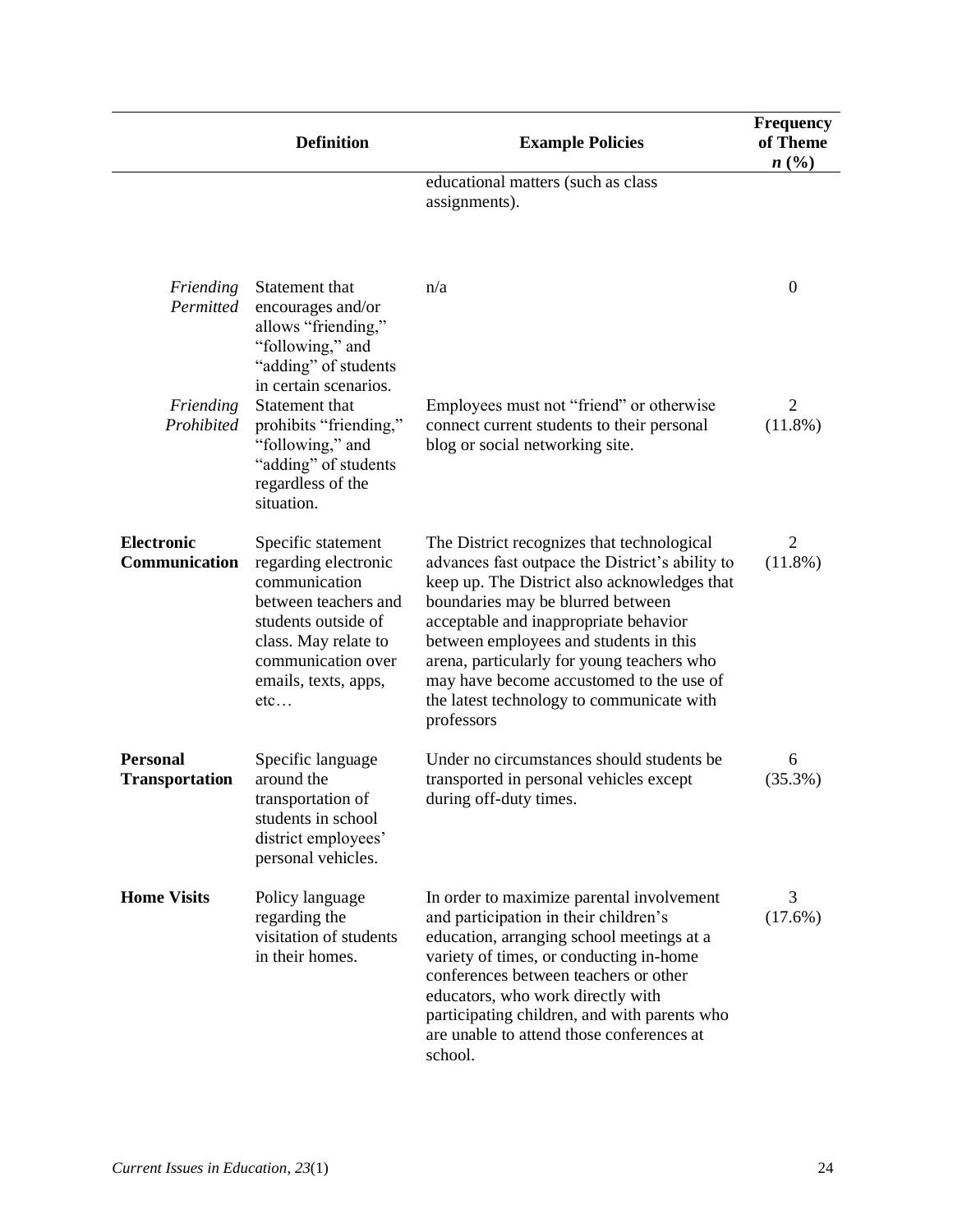|                           | <b>Definition</b>                                                                           | <b>Example Policies</b>                                                                                                                                                                                                                                                                                          | <b>Frequency</b><br>of Theme<br>n(%) |
|---------------------------|---------------------------------------------------------------------------------------------|------------------------------------------------------------------------------------------------------------------------------------------------------------------------------------------------------------------------------------------------------------------------------------------------------------------|--------------------------------------|
| Home Visits               | Statement that                                                                              | Home visits by teachers are encouraged by                                                                                                                                                                                                                                                                        | 3                                    |
| Encouraged                | encourages home<br>visits with students in<br>certain scenarios.                            | the Board in order that better communication<br>between home and school can be realized.<br>The Board believes that home visits yield a<br>better understanding of the relationship<br>between the classroom teacher and the<br>student, so that a better educational<br>experience will result for the student. | $(17.6\%)$                           |
| Home Visits<br>Prohibited | Statement that<br>prohibits home visits<br>with students<br>regardless of the<br>situation. | n/a                                                                                                                                                                                                                                                                                                              | 0                                    |